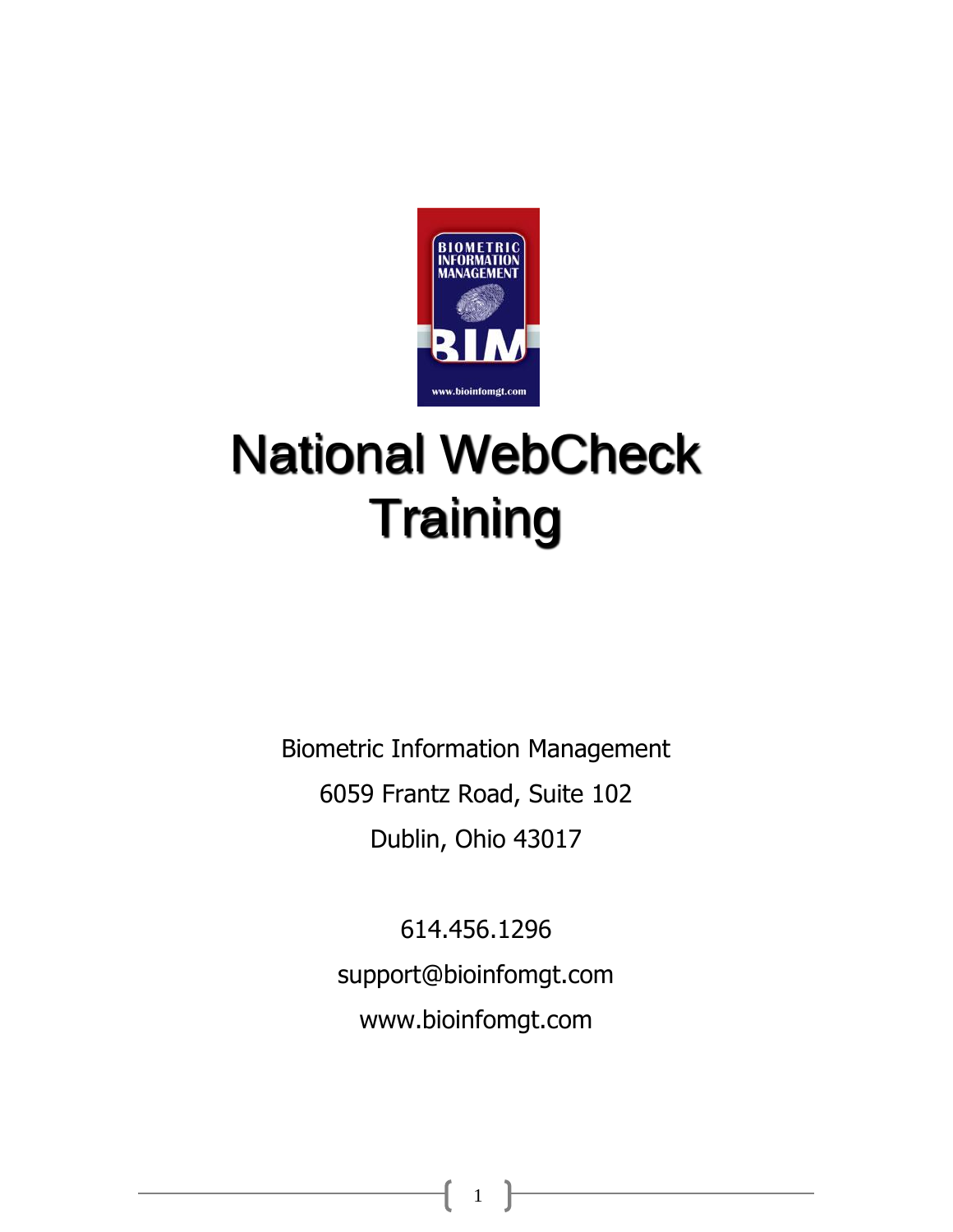

#### Today's Agenda

- · Today's Agenda
	- Hardware/Software Set Up
	- Conducting a Background Check Transaction
	- Do's & Don'ts of Fingerprinting
	- Support Process
	- $-Q & A$  Session
	- BCI&I Background Check Policies

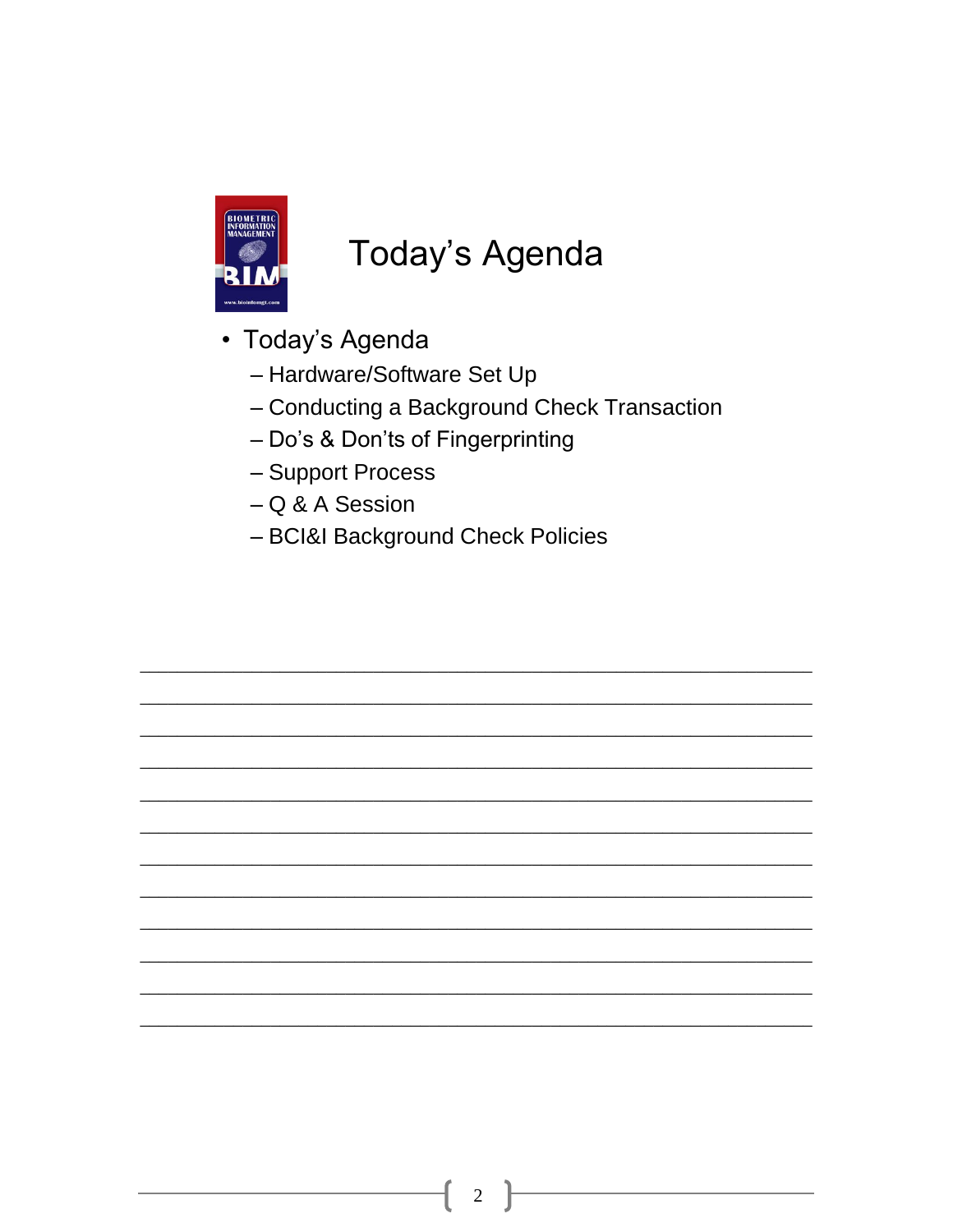

### **Hardware & Software** Setup

#### DO'S

- (Desktop Systems) Use front USB port #1
- (Laptop Systems) Use USB port closest to DVD drive
- Put password on admin account
- Create unique password-protected accounts for each user
- Connect to internet
- Use anti-virus/anti-spyware software
- Optional: install a printer for printing results

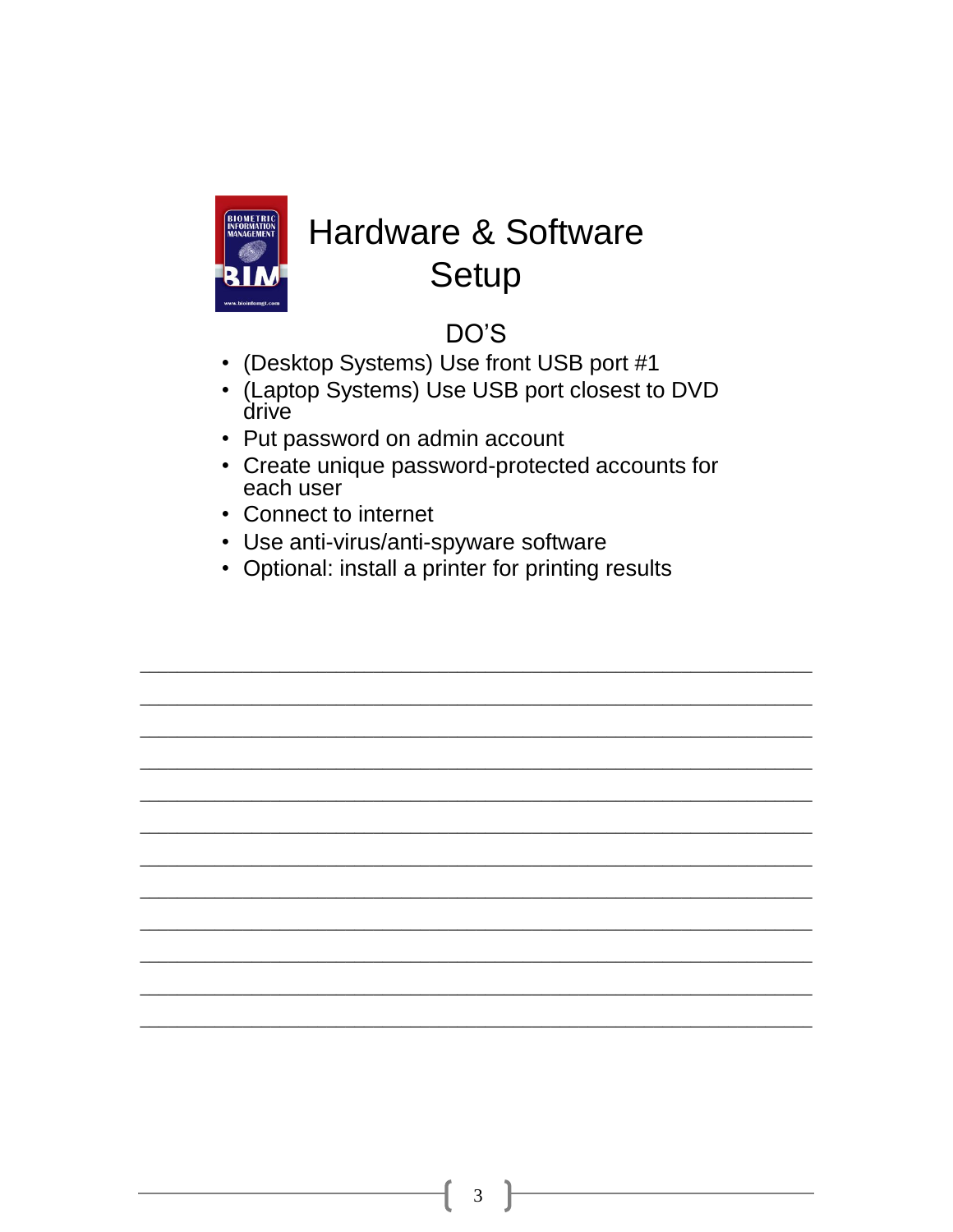

### **Hardware & Software** Setup

**DON'TS** 

- Do not change PC Name
- Do not put computer on local domain
- Do not give Administrative rights to anyone who does not need them

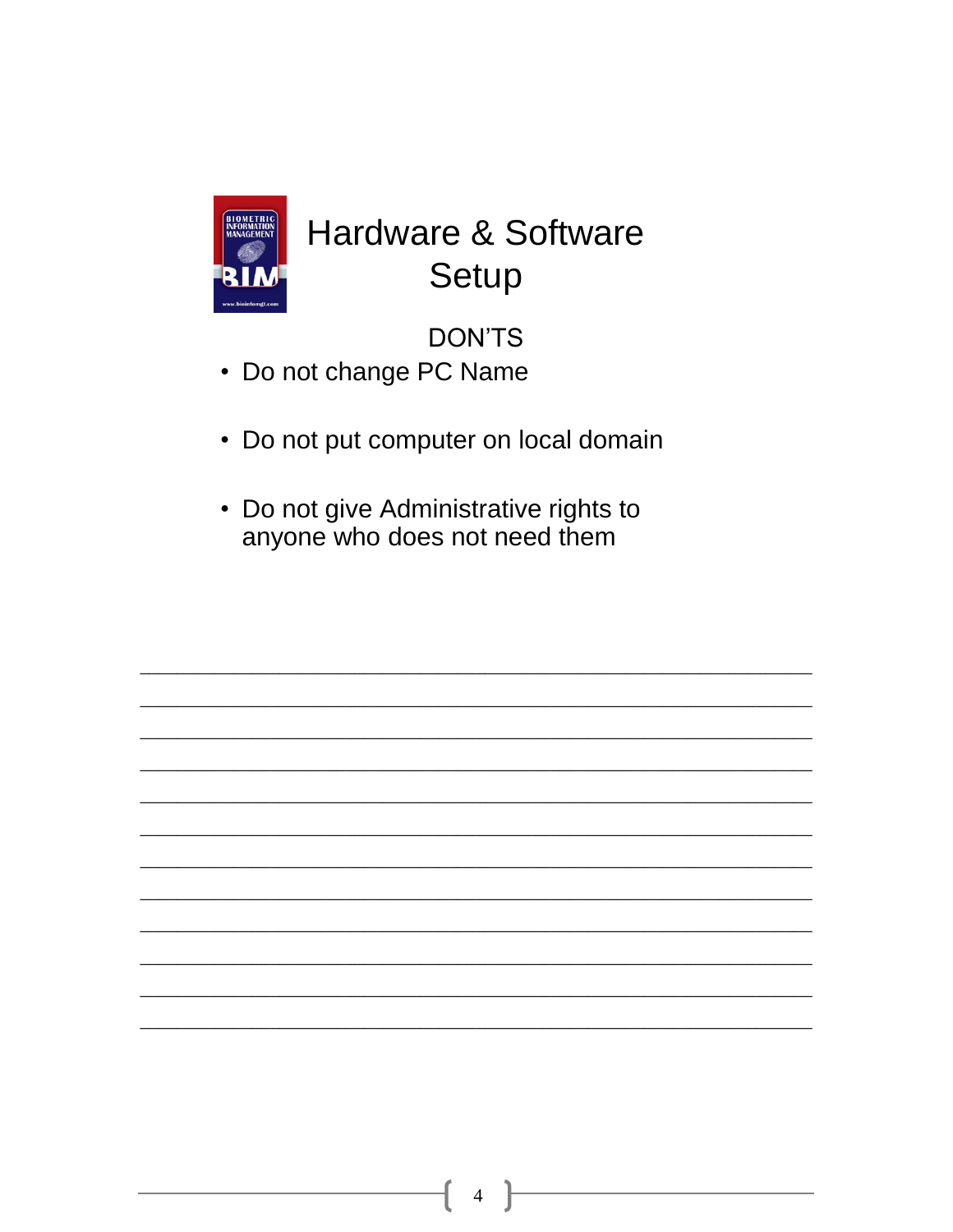

**Basic Administration and Customization** 

• Hit F2 on keyboard or click on hammer icon (only in Admin account)

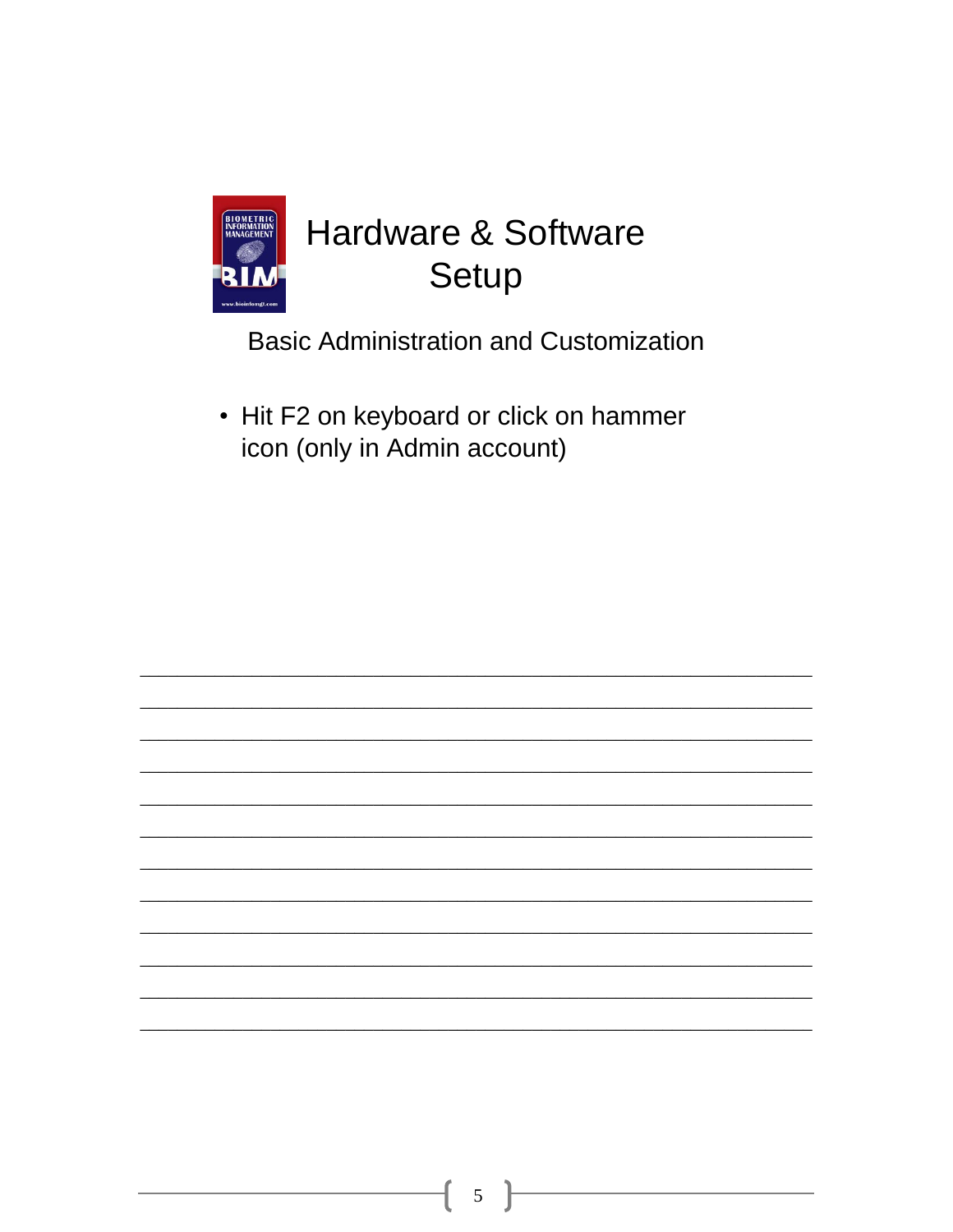

- Click 'New' on the inVize ID software
- Choose 1 of 3 background types:
	- BFBI BCI & FBI Check
	- BCIO State/BCI Only Check
	- FBIO FBI Only Check

CANNOT BE CHANGED AFTER SUBMITTING!

System defaults to LAST TRANSACTION TYPE!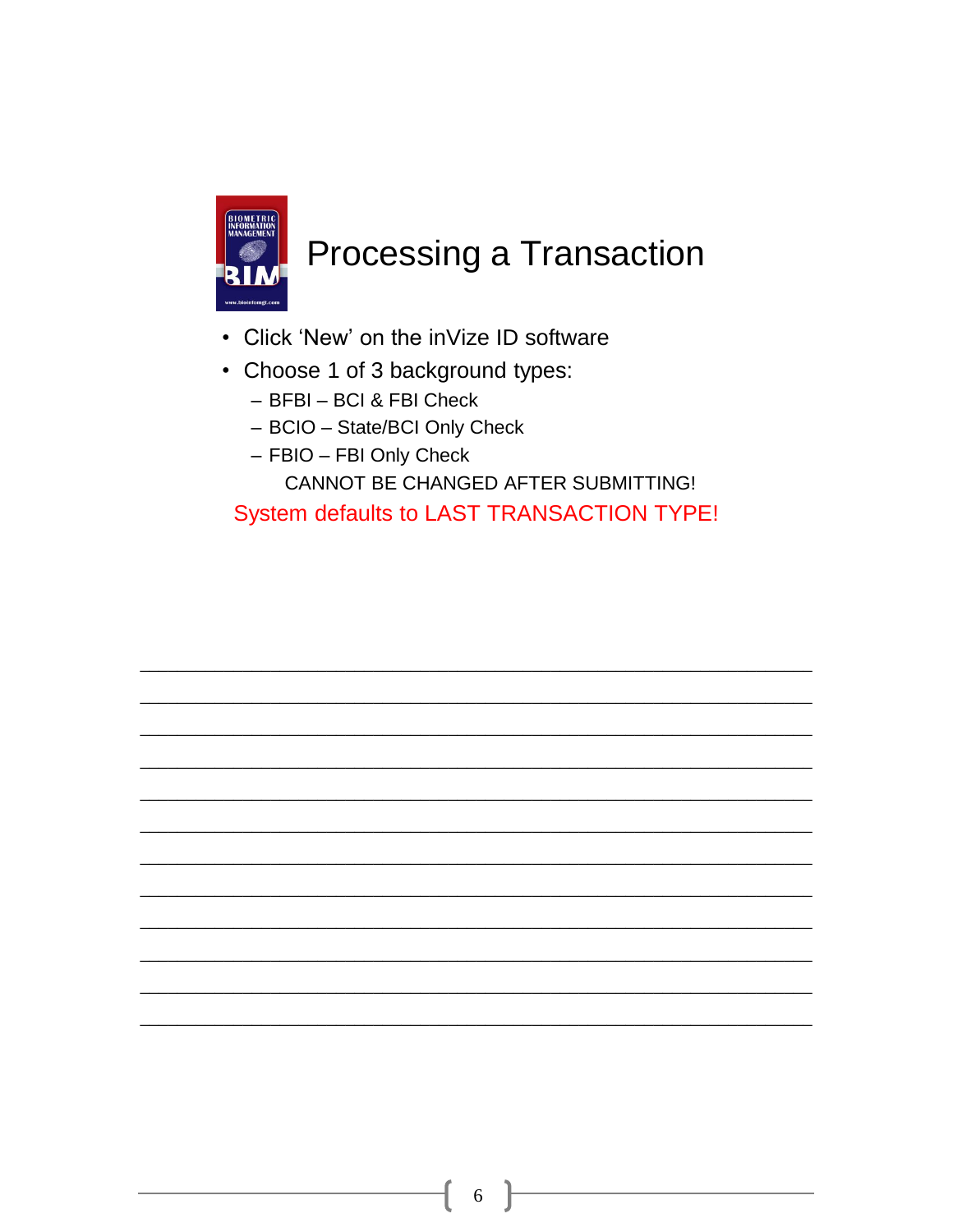

**Waiver Pop-Up Box** 

- This is a required field the individual being fingerprinted must agree to
- Have a hardcopy available in case individual would like to have a copy
- Click 'Agree'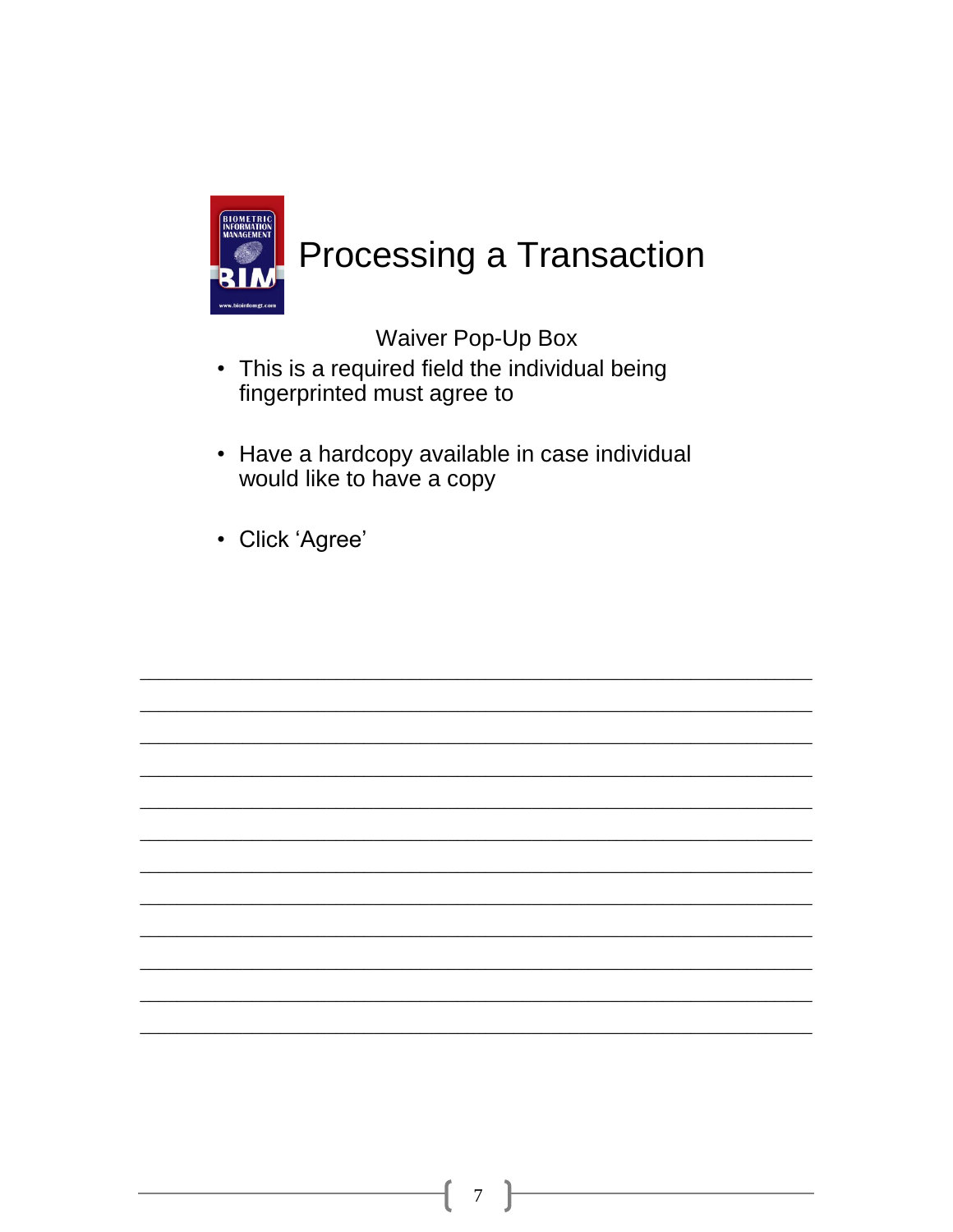

- Review 3 Boxes on left side of screen:
	- 1. Demographics
	- 2. Fingerprints
	- -3. Submission Status
- You may take demographic OR fingerprints first

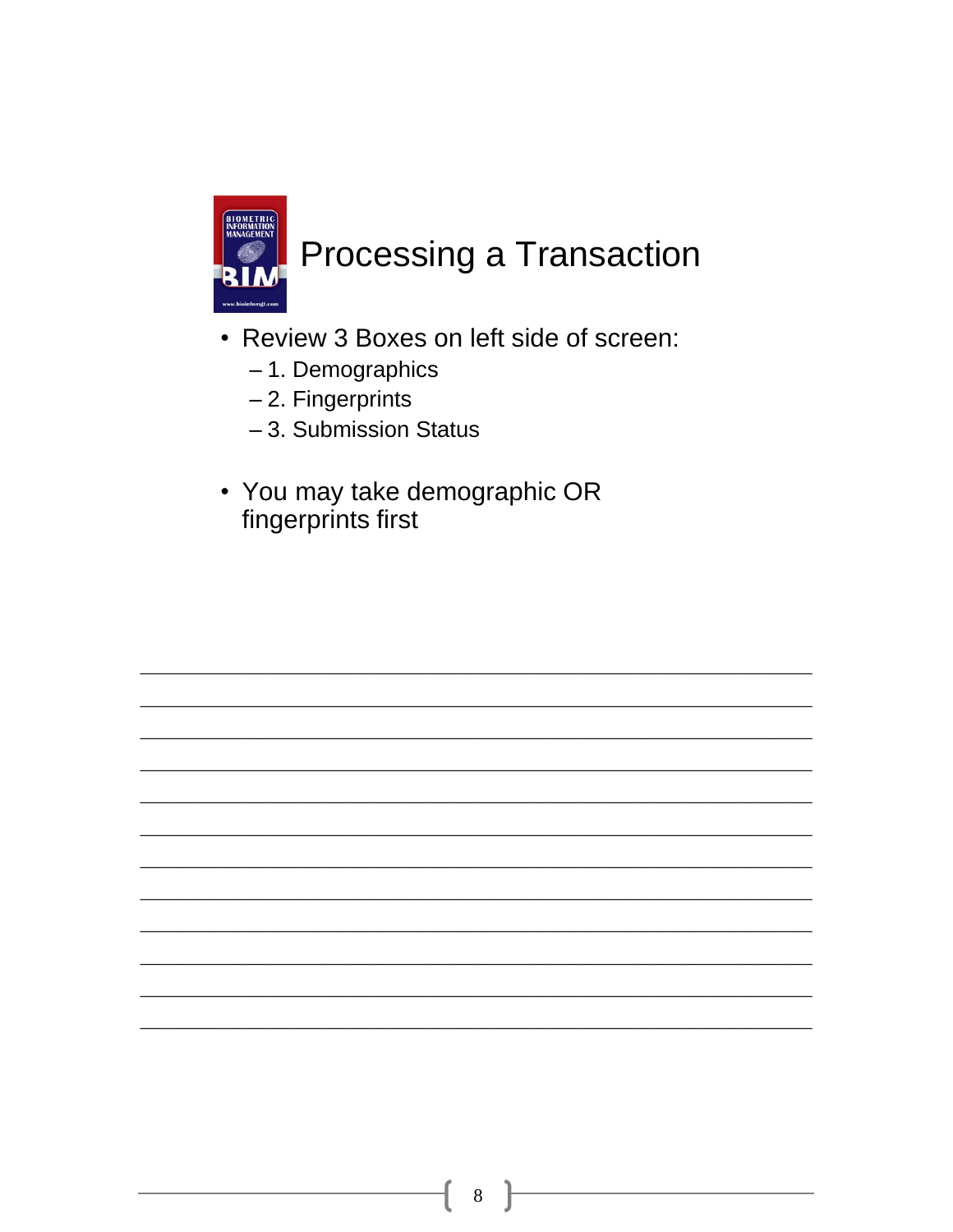

Demographic Information

- Can be entered using a valid Ohio drivers license OR manually entered
- BOLD data is required
- Using mag-stripe reader, swipe OH license.
- Help text is available on right side of demographic fields

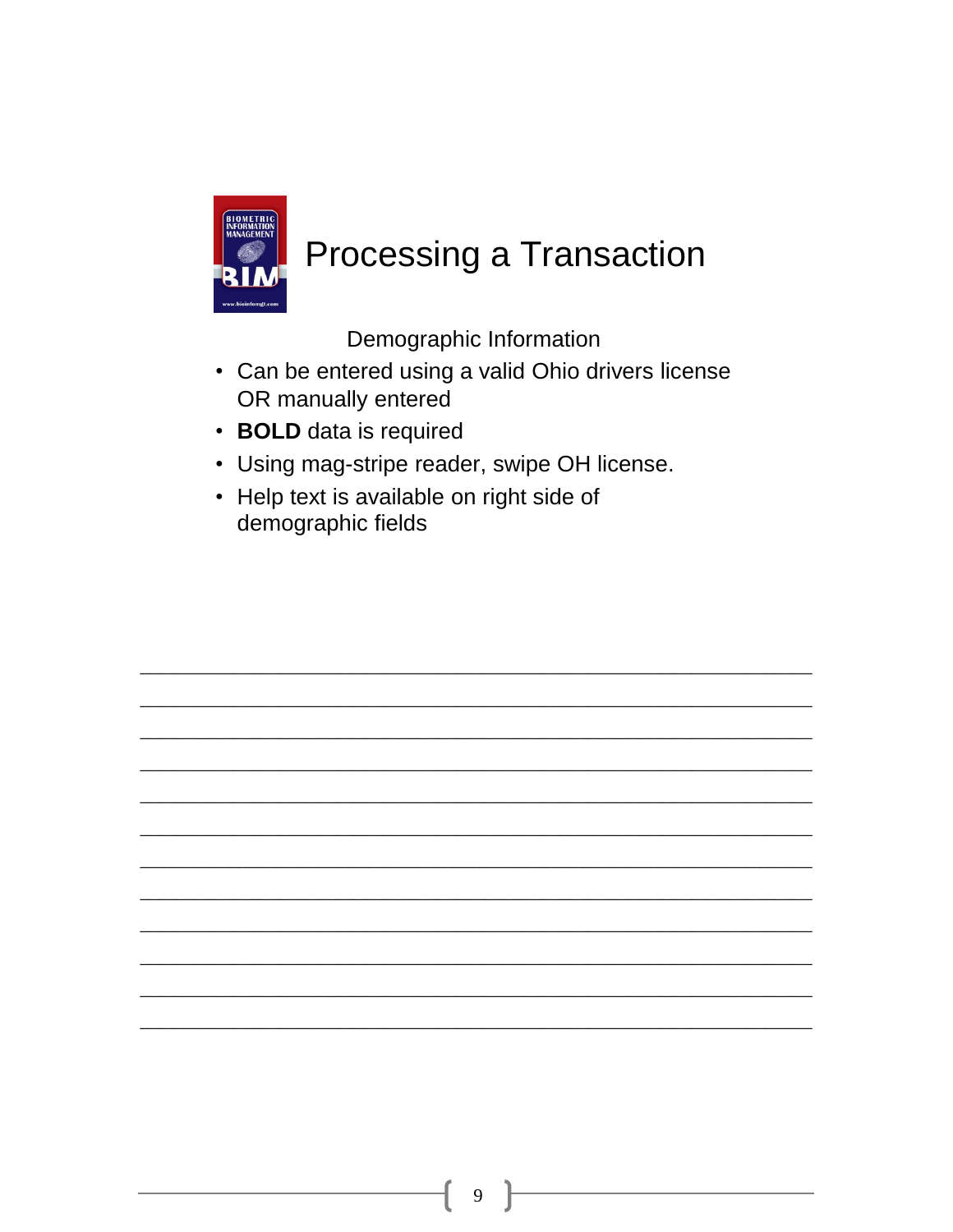

**Transaction Information** 

- Direct Copy: Select appropriate agency recipient to receive copy of background check. (An additional address can also be given for certain selections)
- Select NONE if no agency in drop down box is required to receive a copy of check

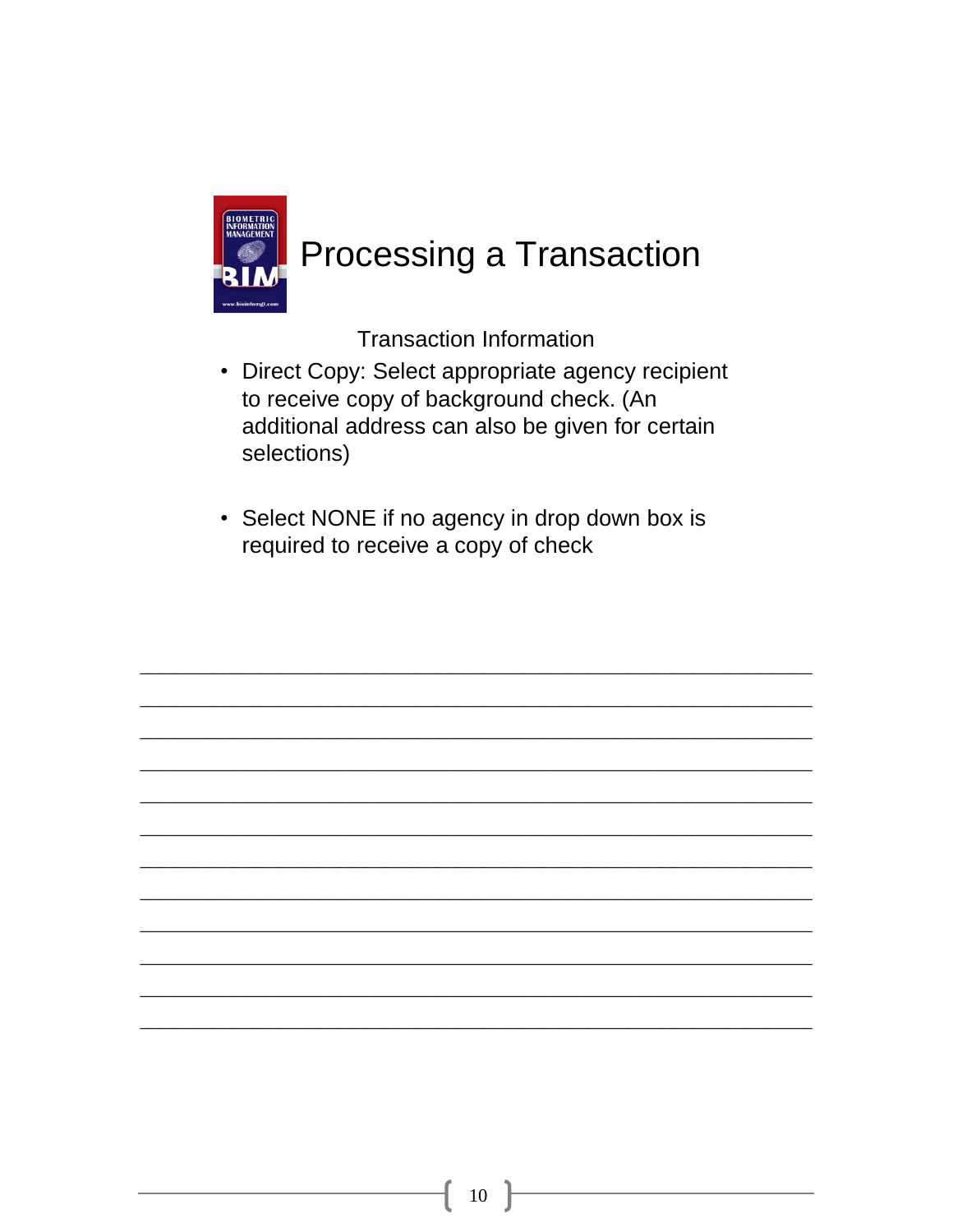

- BCI Reason Fingerprinted: Select from the options given in the drop down menu
- FBI Reason Fingerprinted: FBI background checks can only be conducted for one of the reasons listed in the drop down menu

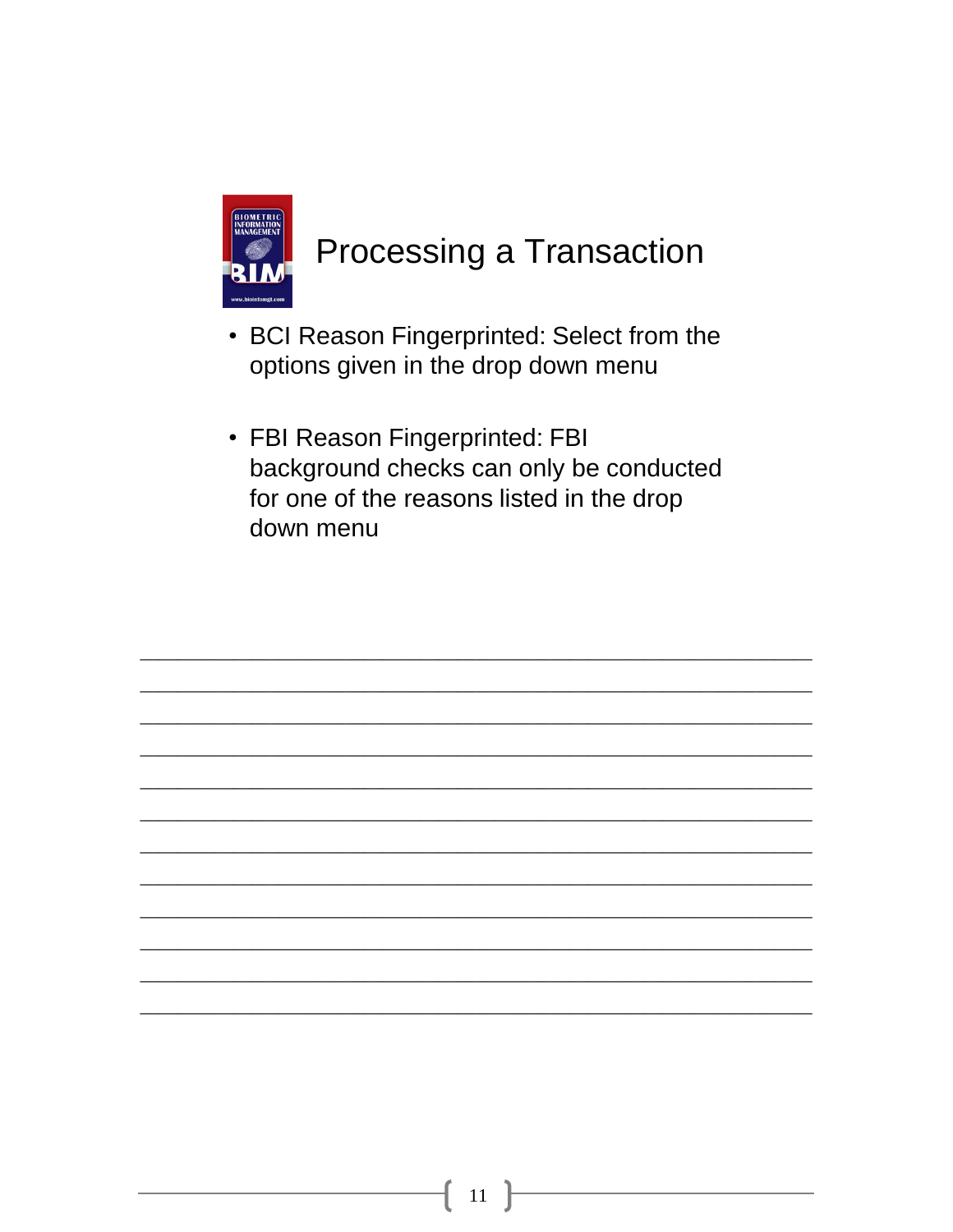

- Direct Mail: To send the results to a given address, click the '+' icon to expand the **Direct Mail address fields**
- If Direct Mail is selected, you will NOT be able to print results from your workstation
- If you wish to receive the results, do NOT select Direct Mail

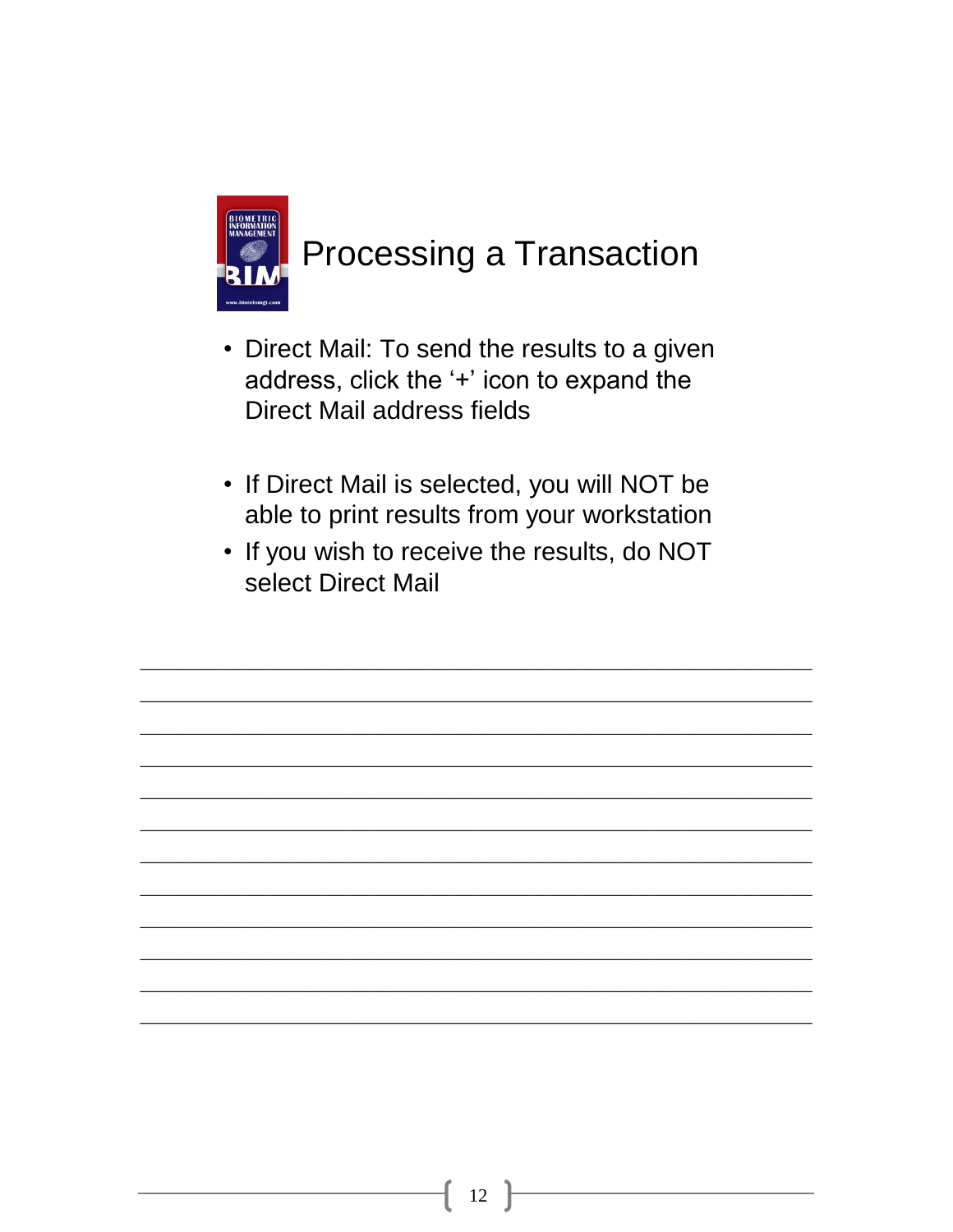

### Processing a Transaction **IMPORTANT!**

Click 'SAVE' (Disk Icon) after new information has been entered and before moving to the next step



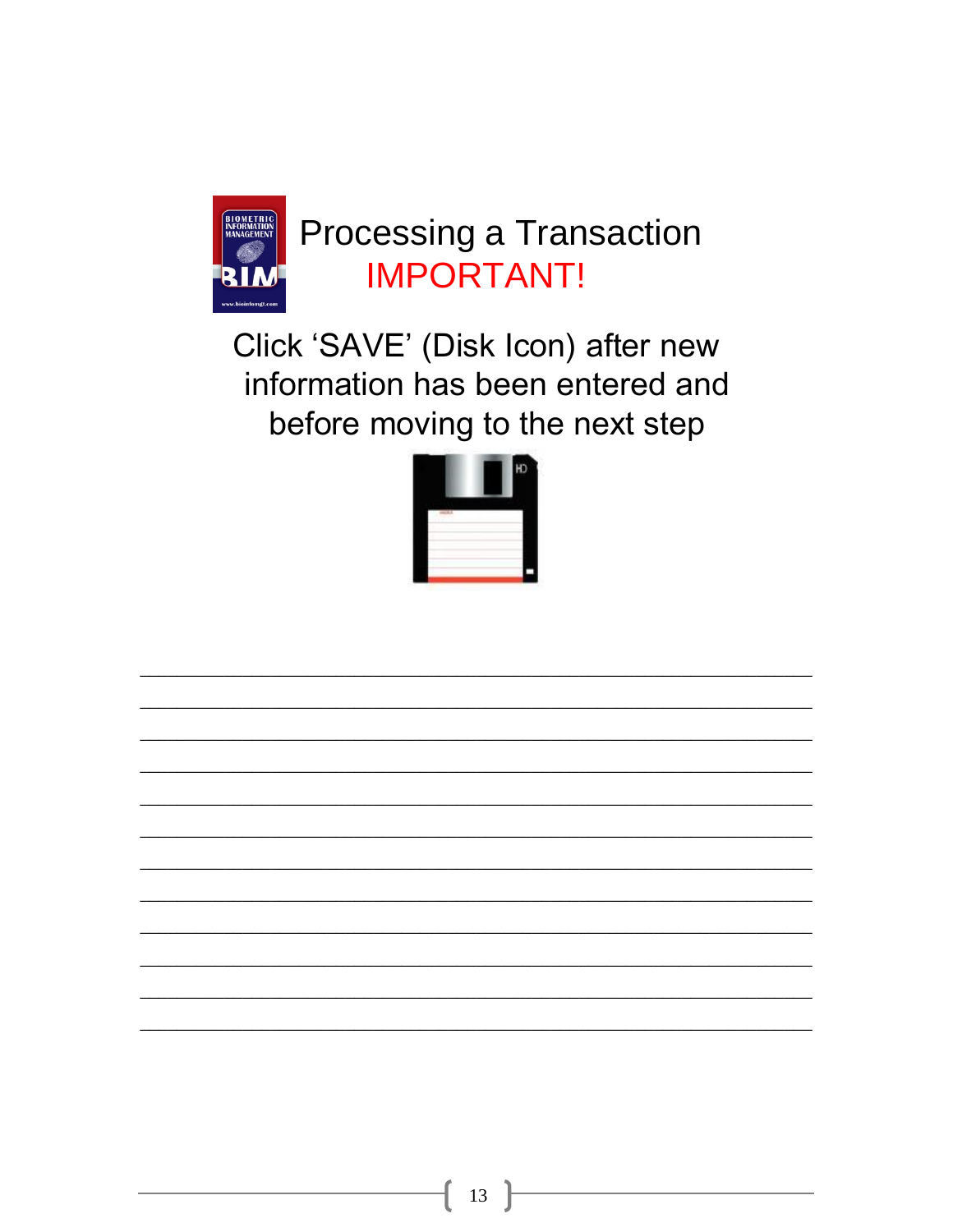

**Completing Demographic Information** 

- Verify or have the applicant verify all data entered
- Click 'Save' (disk icon) on the inVize ID menu to save your data

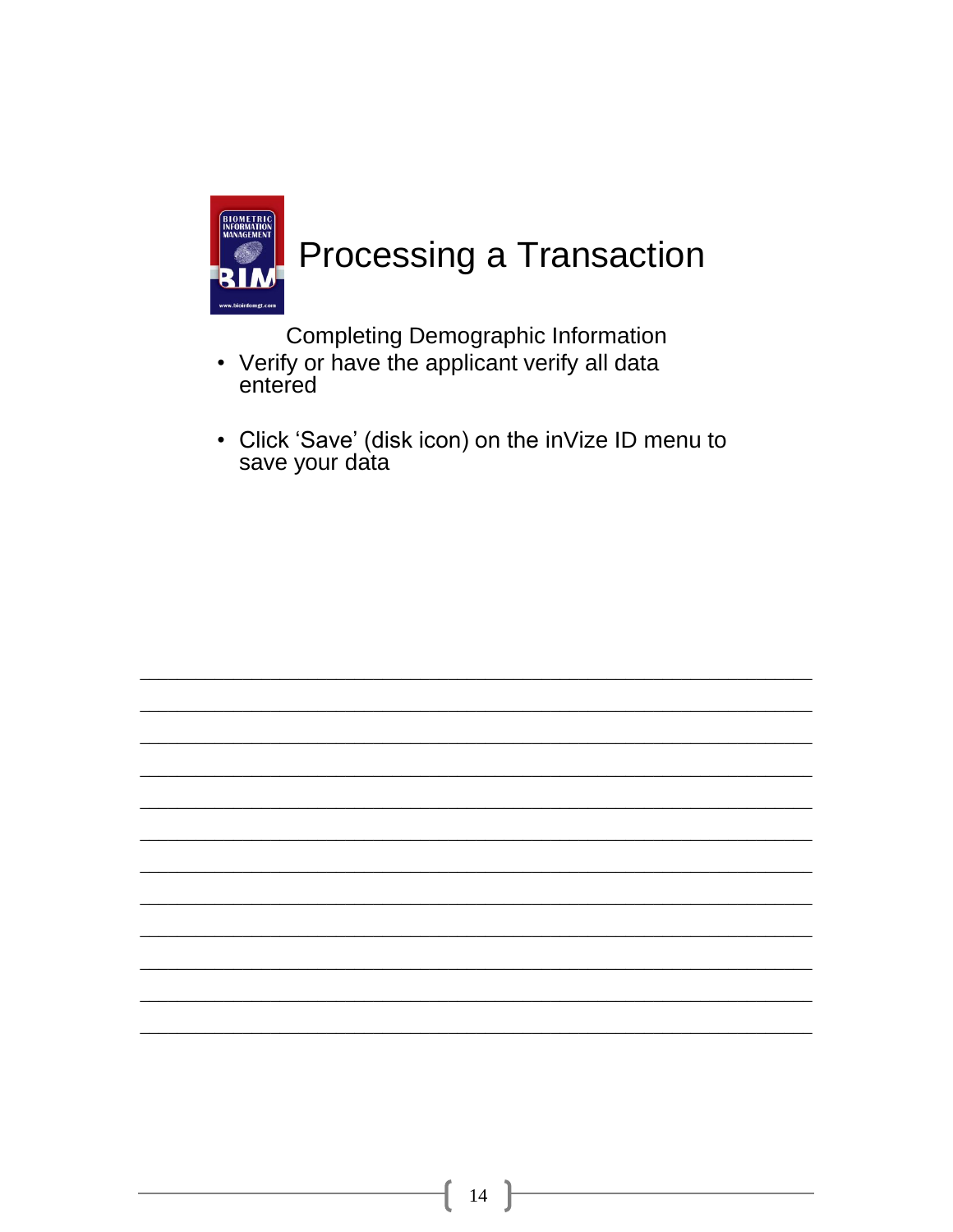

Focus on the Three C's for Best Results

- Claw: Fingertips only (AVOID this)
- Core: Use pressure for maximum surface area
- Clarity: Can you see a black & white pattern?

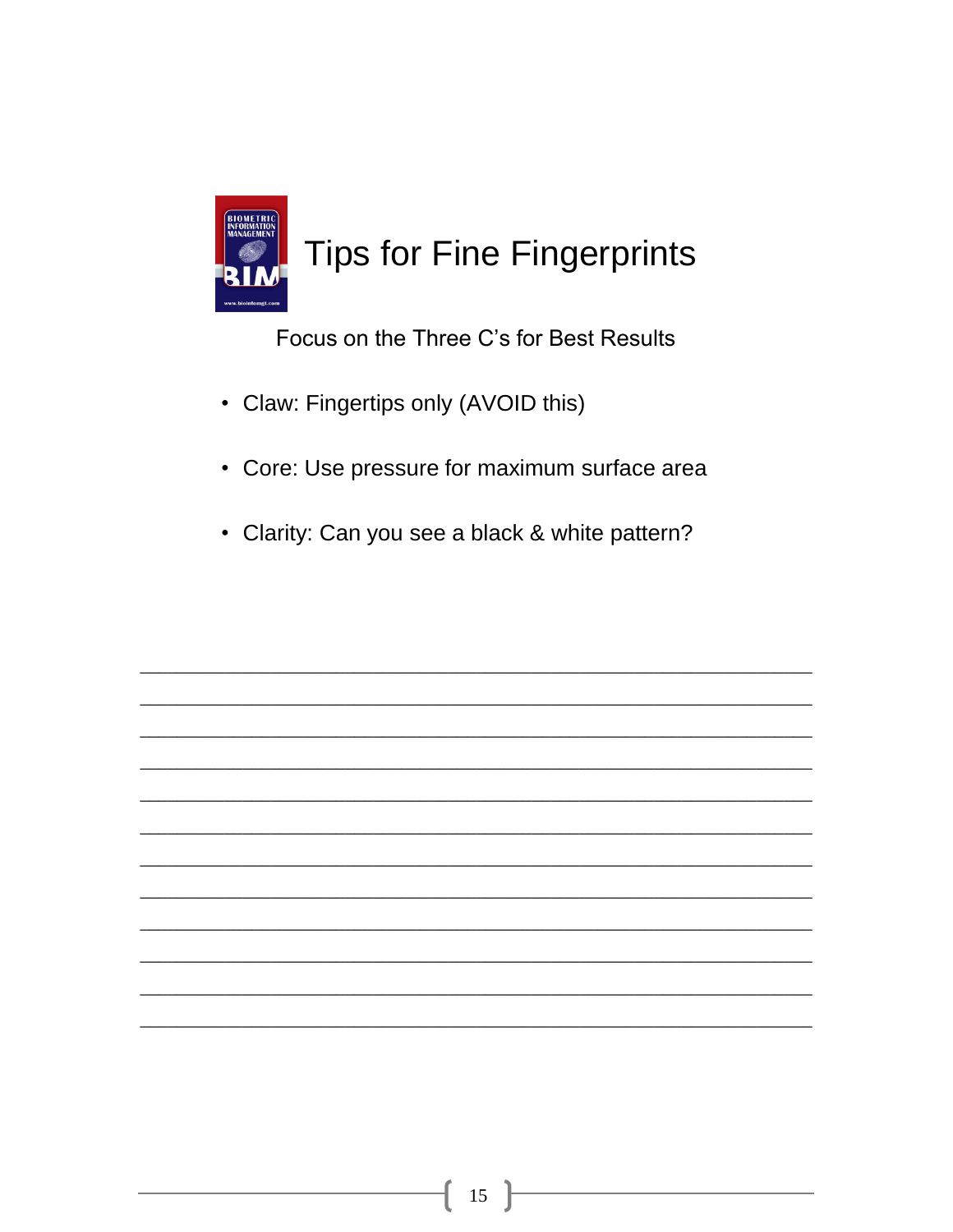### TIP #1: Claw



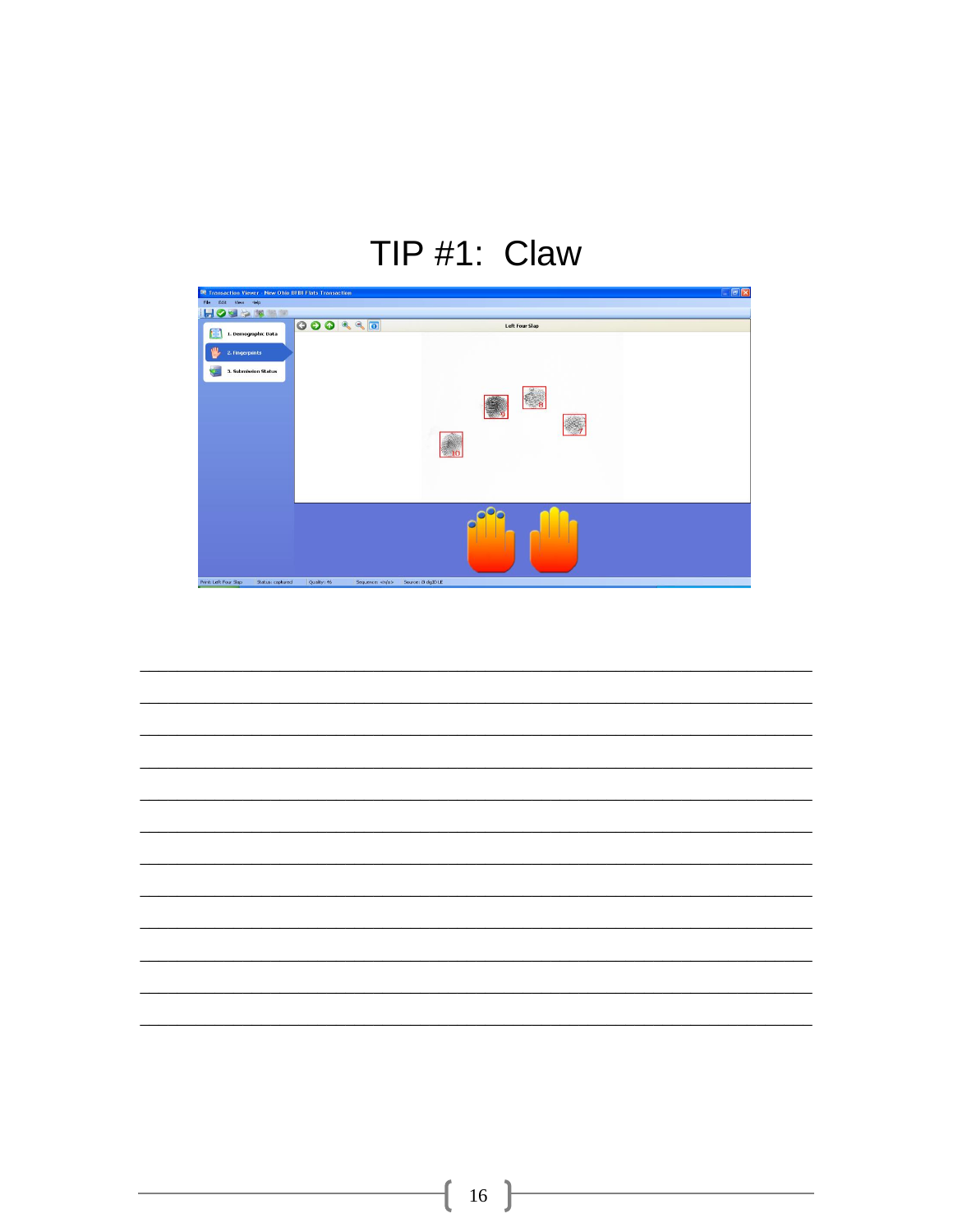#### TIP #2: Core



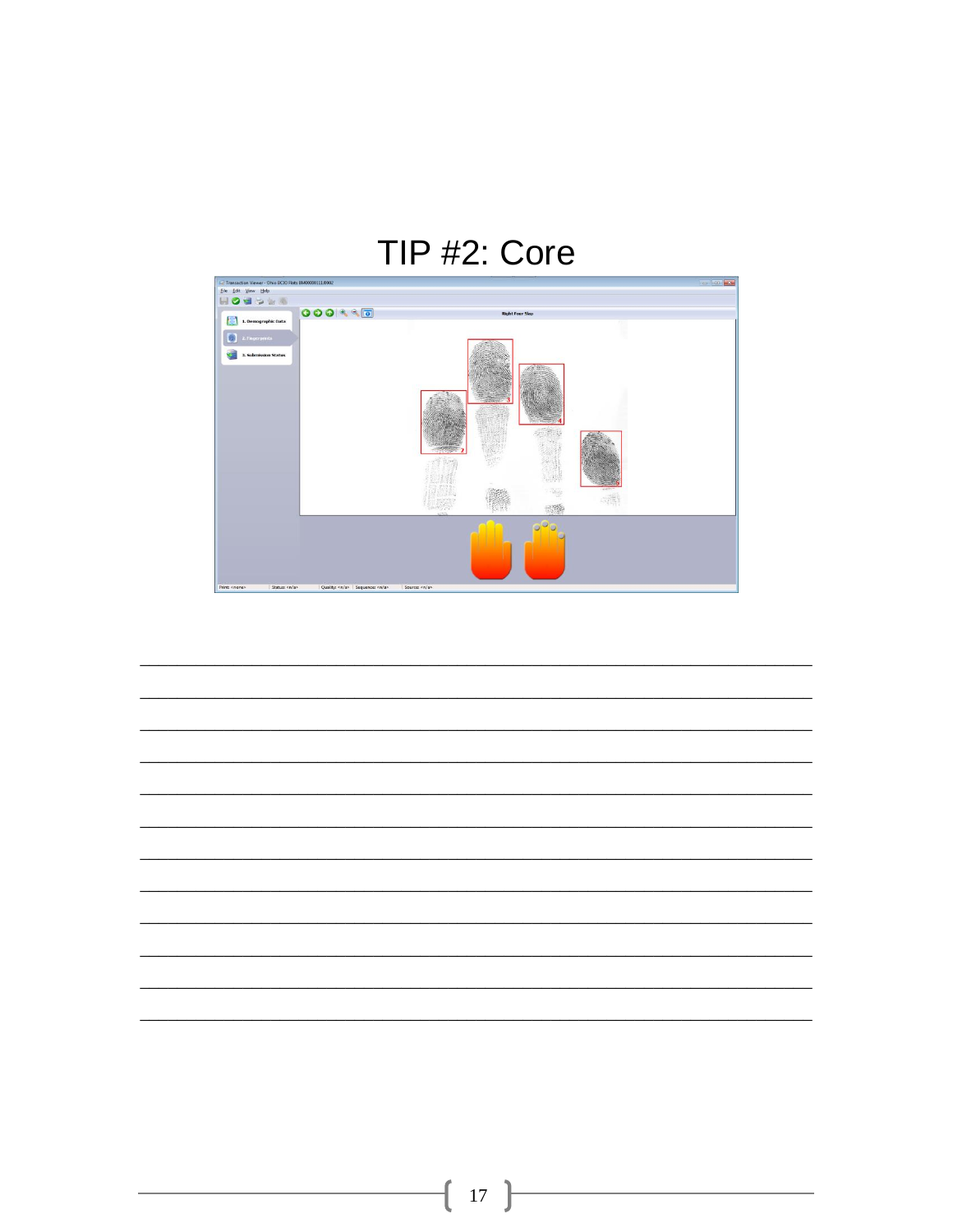## TIP #3: Clarity



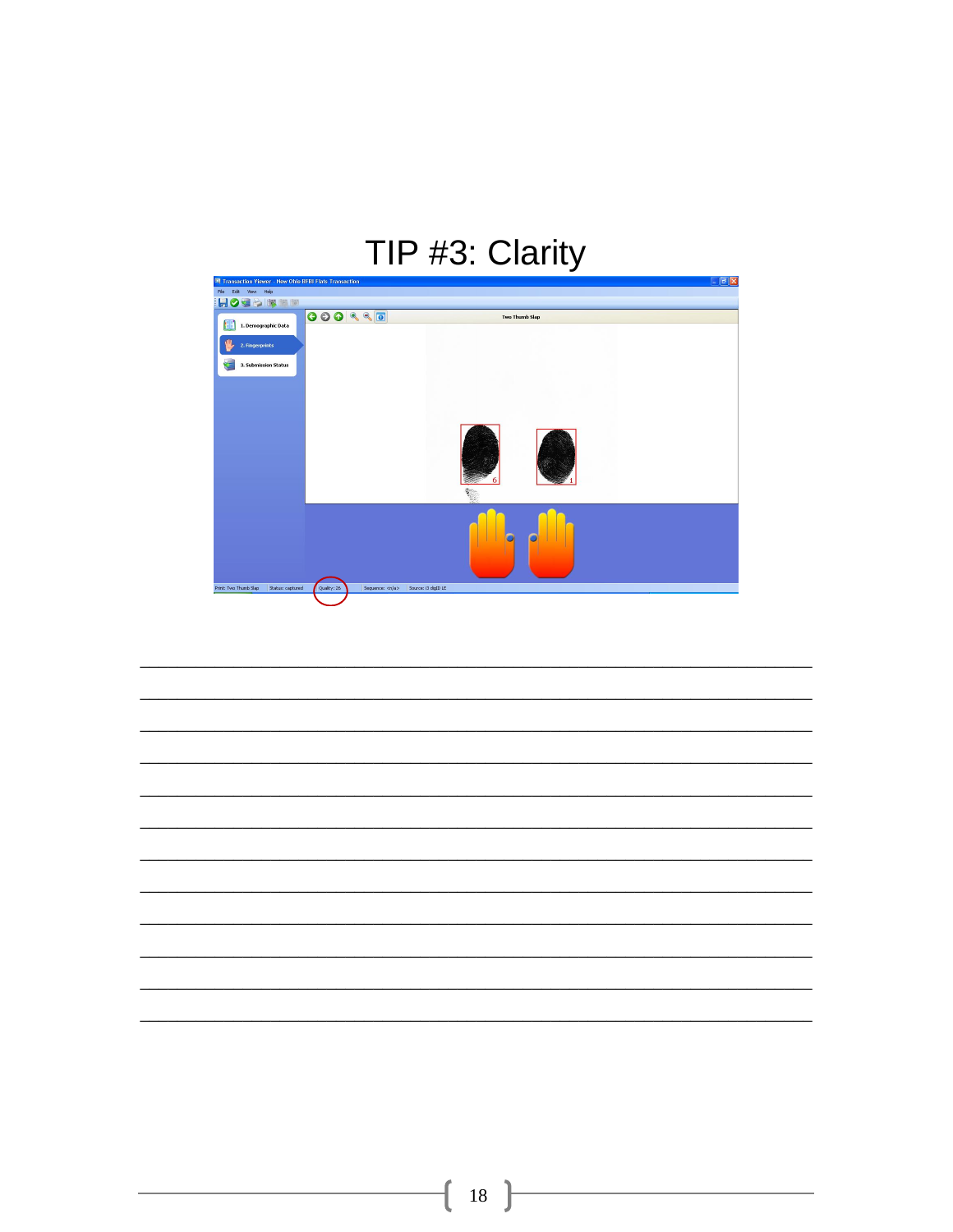

Taking Prints with Scanner and inVize ID

- Click green-arrow 'Fingerprint' icon on menu to begin fingerprinting
- Ensure green LED in scanner is on
- Stop scanner anytime by clicking redsquare 'Fingerprint' icon

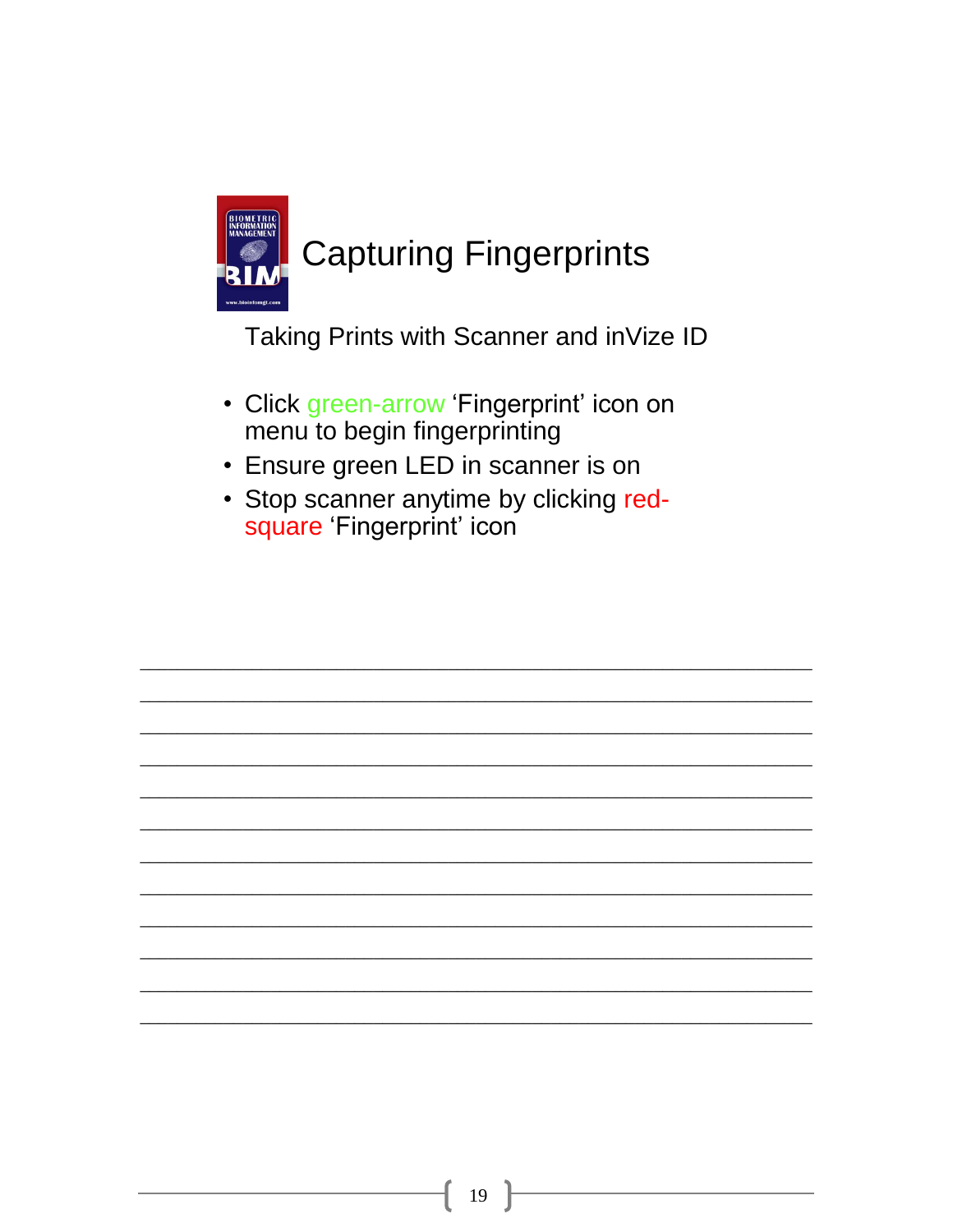

- An outline appears around 3 fingerprint boxes: "Capturing Left Four Slap"
- Hand pictures on bottom of screen reference fingers to be scanned
- Refer to bottom of screen for scan quality metric and any pop-up messages that may appear

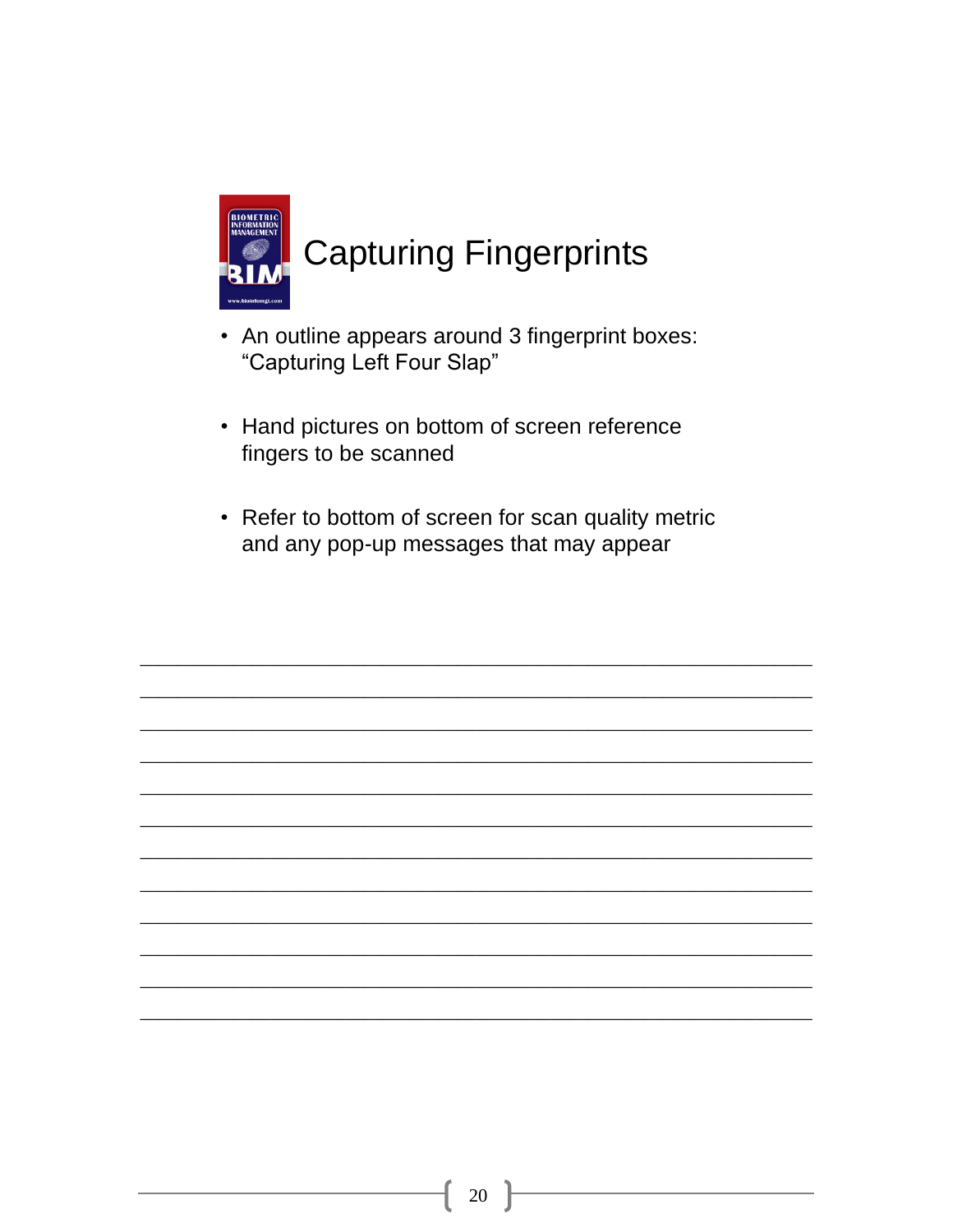

### **Capturing Fingerprints**

**Anomalies & Fixes** 

- 'Halo' Effect: Hot hands use anti-fog platen wipes or spray on scanner
- Light Prints: Use Fingerprint Enhancer and/or **Corn Huskers lotion**
- Dark Prints: Wipe hands or wash with water only
- Missing Finger & Other: Pop-up appears. Choose 'Amputated Finger' or 'Unable to Print'

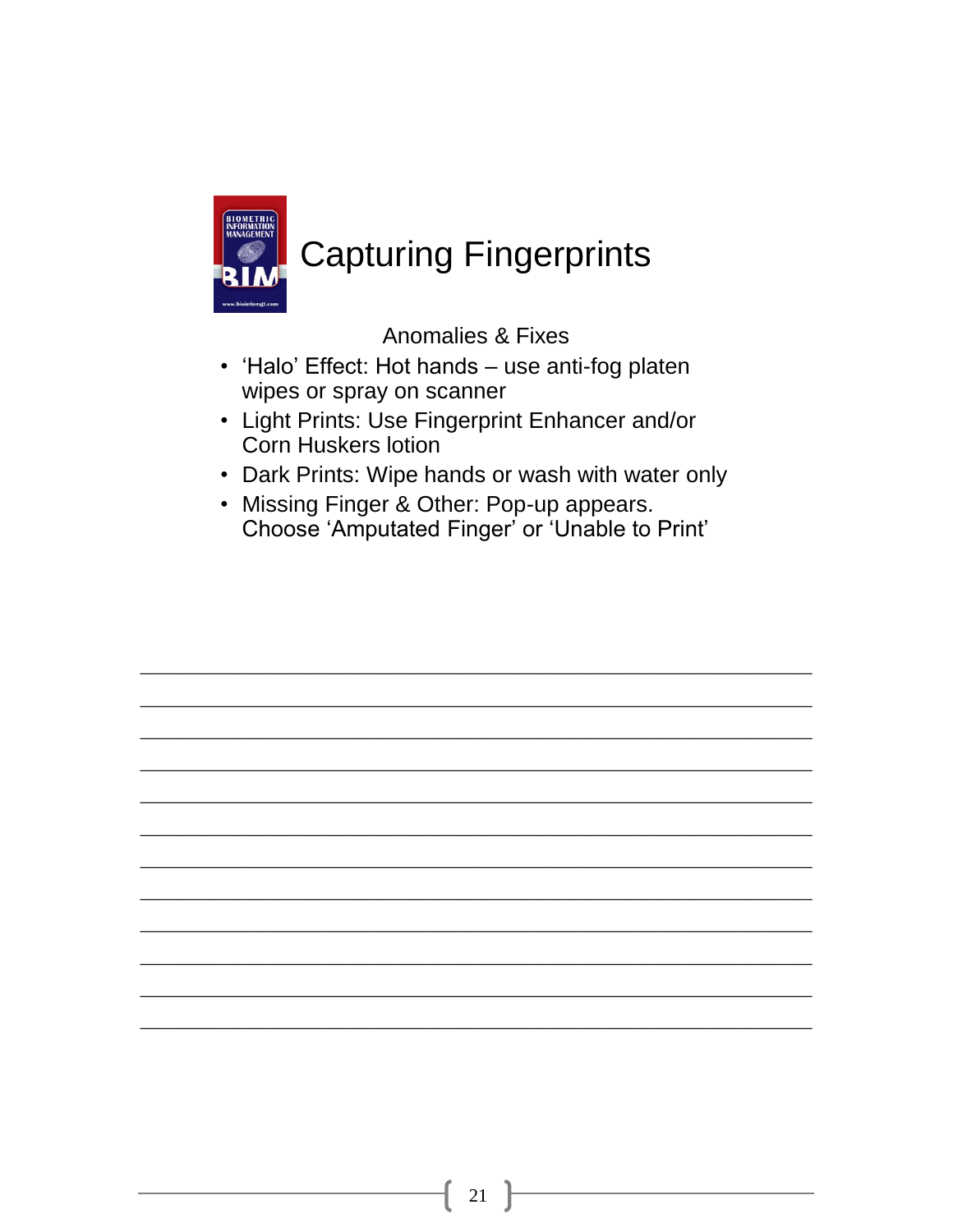

## **Capturing Fingerprints**

**Rescanning Prints** 

- Always rescan prints if something doesn't look right
- Select box of prints to be rescanned. Then right click on box
- Choose 'Scan Selection' on drop down menu
- Scan prints again

| $-1$<br>$\mathcal{N}$ |  |  |
|-----------------------|--|--|
|                       |  |  |
|                       |  |  |

• SAVE data by clicking Save

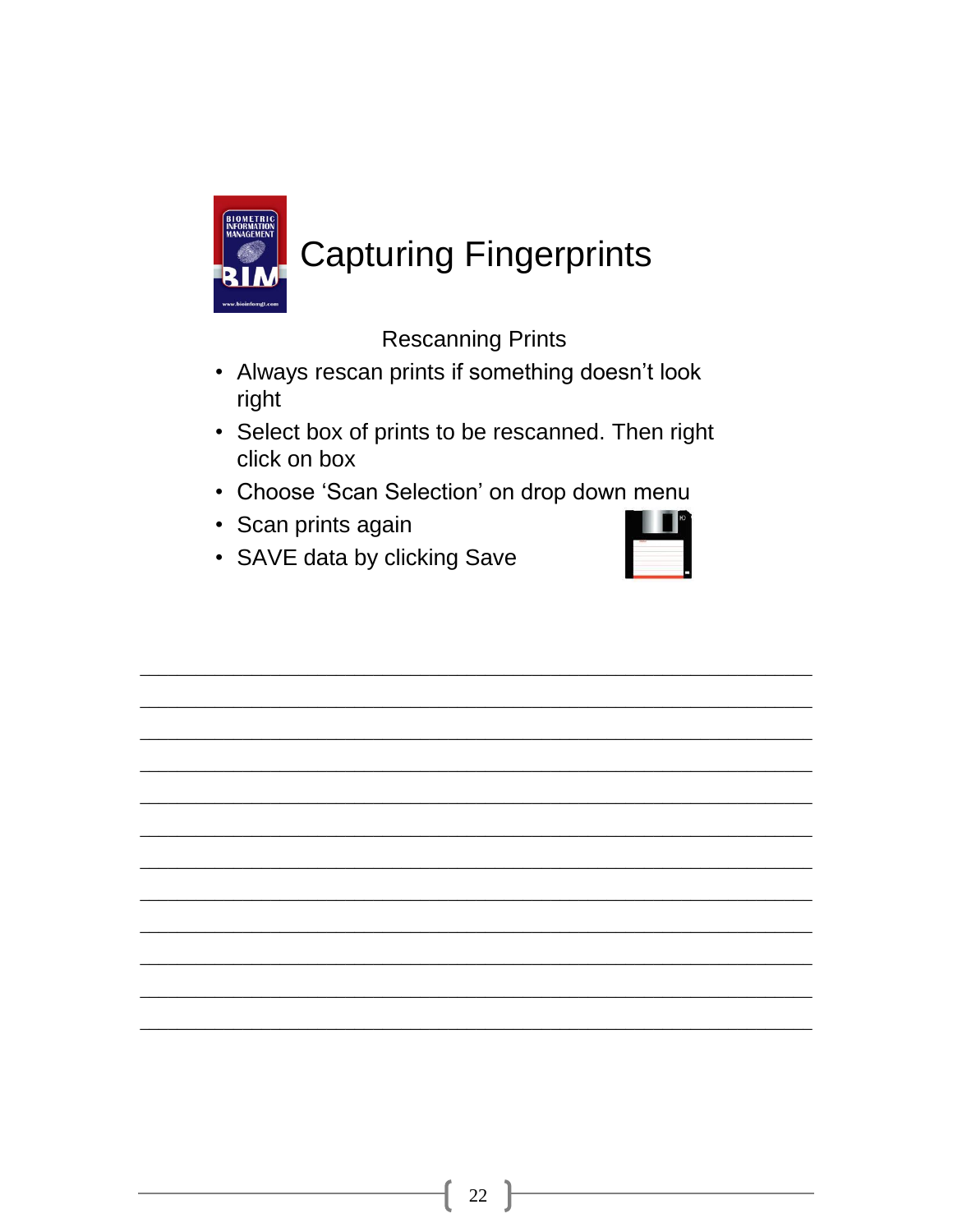

### Validation

• Click 'Validate' (Green Check) button on menu to determine if more information is required and all fields are formatted correctly



• Make any necessary corrections and click the 'SAVE' icon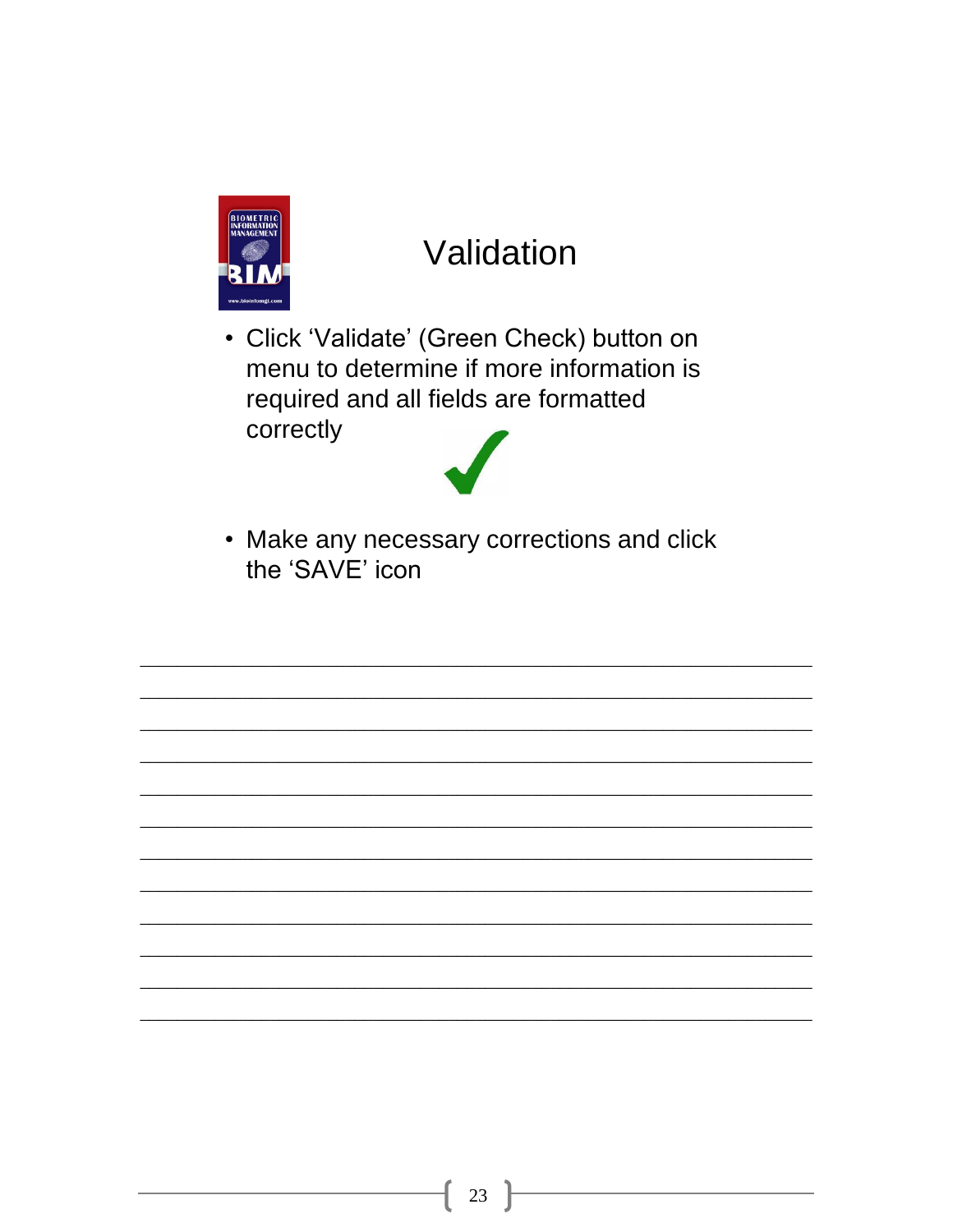

## **Submitting Transactions**

- Submit transaction only after all demographic data and fingerprints have been accurately entered, validated and saved
- Click 'Submit' button (PC with Arrow) on menu
- Transaction data is bundled and ready to go

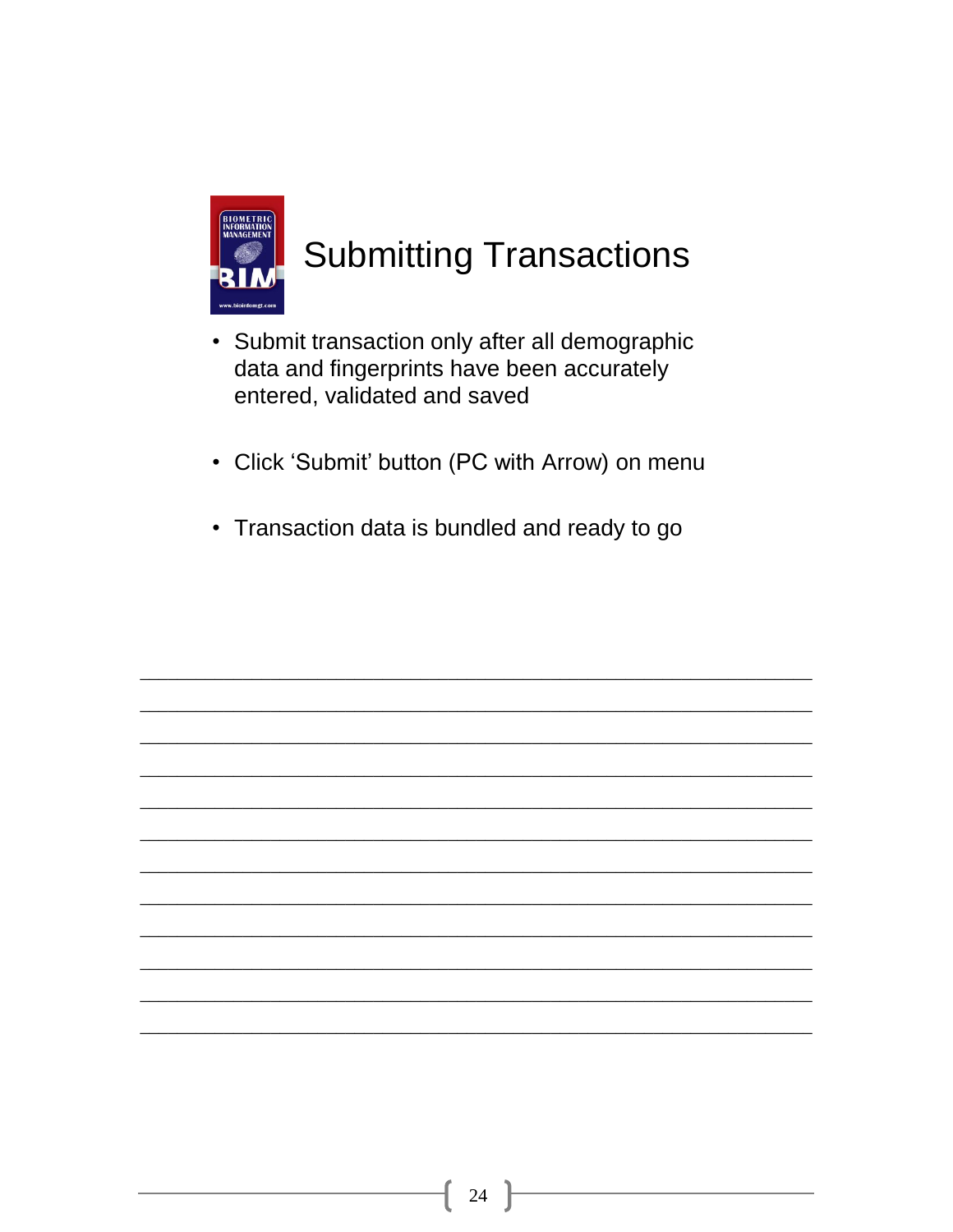

#### **Transaction Status**

Status can be viewed in search grid by searching under selected criteria

- Pending Submission: Transaction is ready to be sent and will sit in this status for a few seconds. Ensure PC is connected to the internet!
- Submitted, Not Acknowledged: Transaction has been received by BCI, but not acknowledged by system. Located in Store & Forward server and will sit in this status for up to 5 minutes.

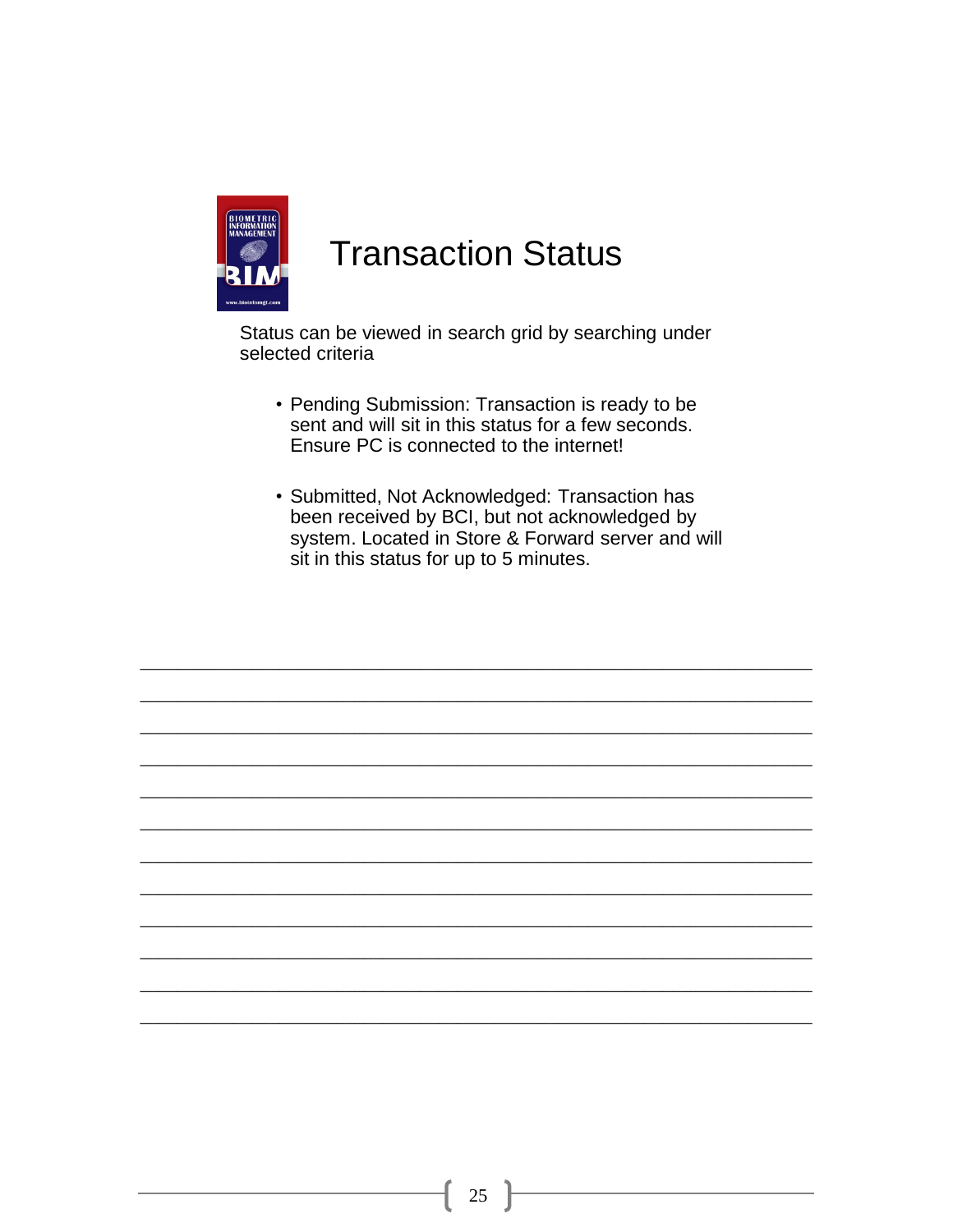

### **Transaction Status**

- Acknowledged: Transaction has been received by BCI and acknowledged by system
- Submitted: Transaction is in BCI system and queued for processing and/or completed

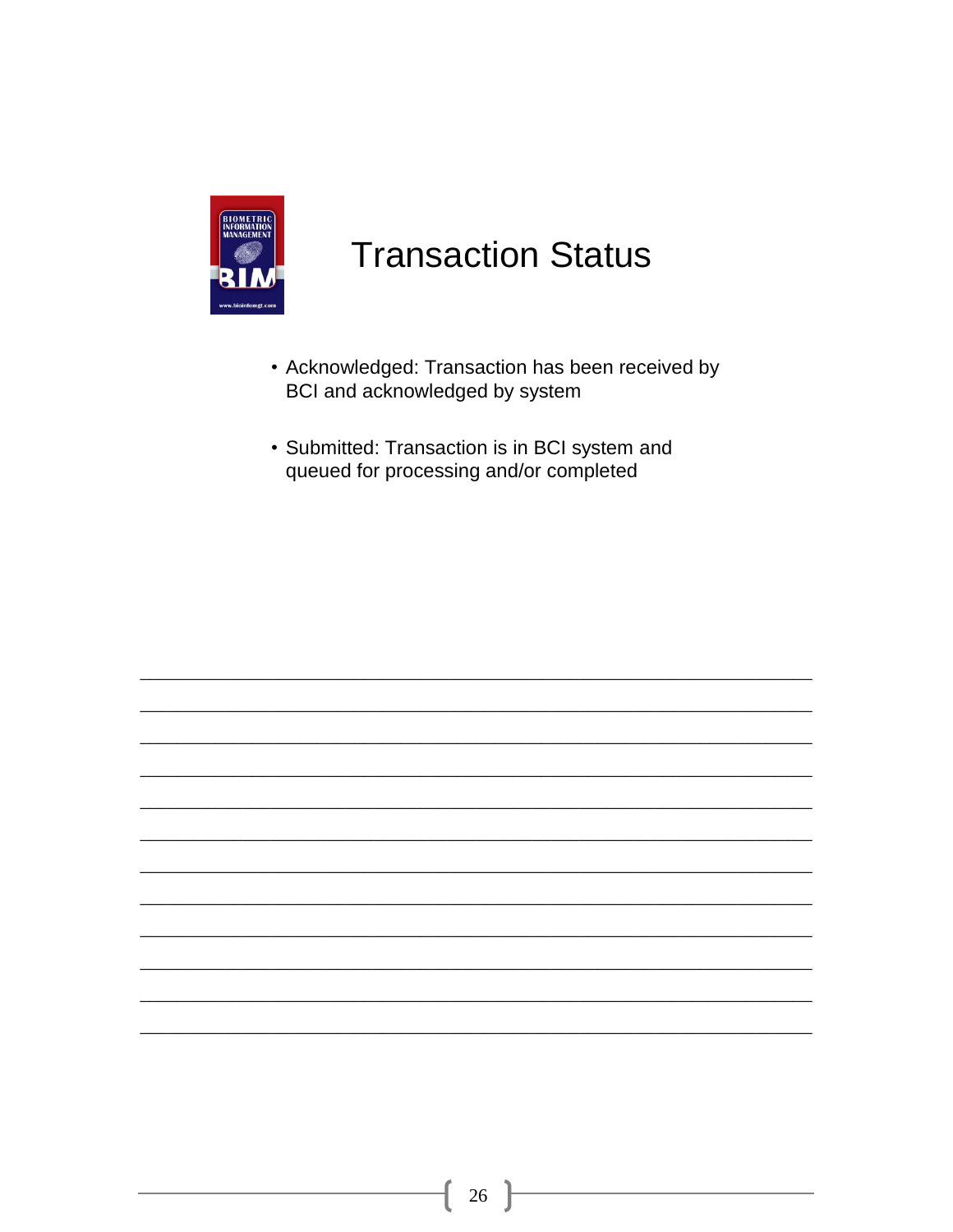

#### **Transaction Status**

Post-Submission

- Transaction displays yellow lock icon in search grid indicating that no changes can be made
- Response column shows quick-reference status of BCI and/or FBI processing:
	- Gray Circle = Awaiting Response
	- Green Check= Accepted
	- $-$  Red X = Rejected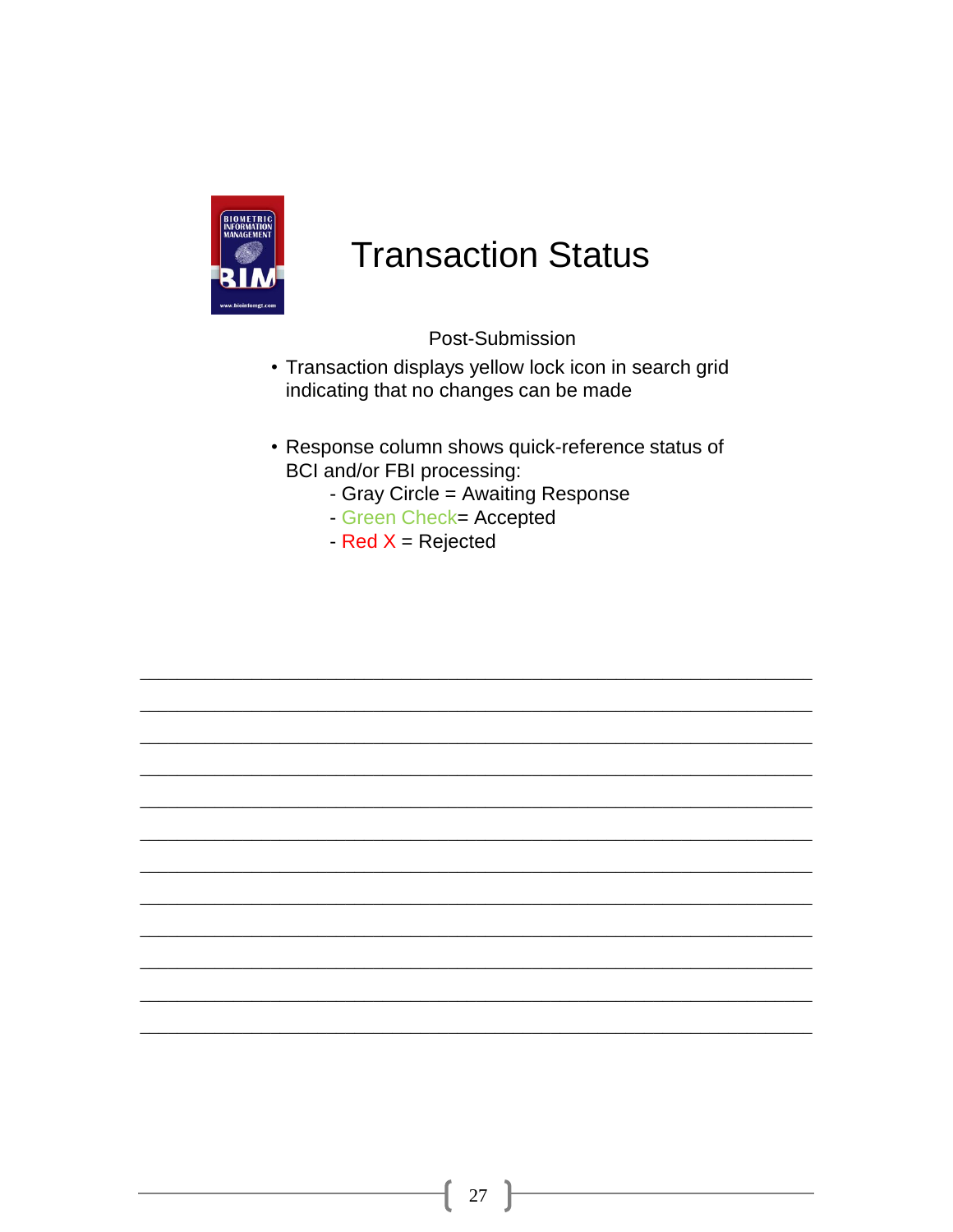

#### **Reading Results**

**Background Check Responses** 

- Click on the plus '+' sign next to the transaction in the search grid
- Drop down box appears with further information
- Example:

TCN# BM0003108940XXXX Status: Accepted, Message: FBI Search: Results Mailed, Date: 09/05/2010 Response # BMT000001XXX Response Processing<br>date 09/04/2009 ICN: E20082480000000XXXXX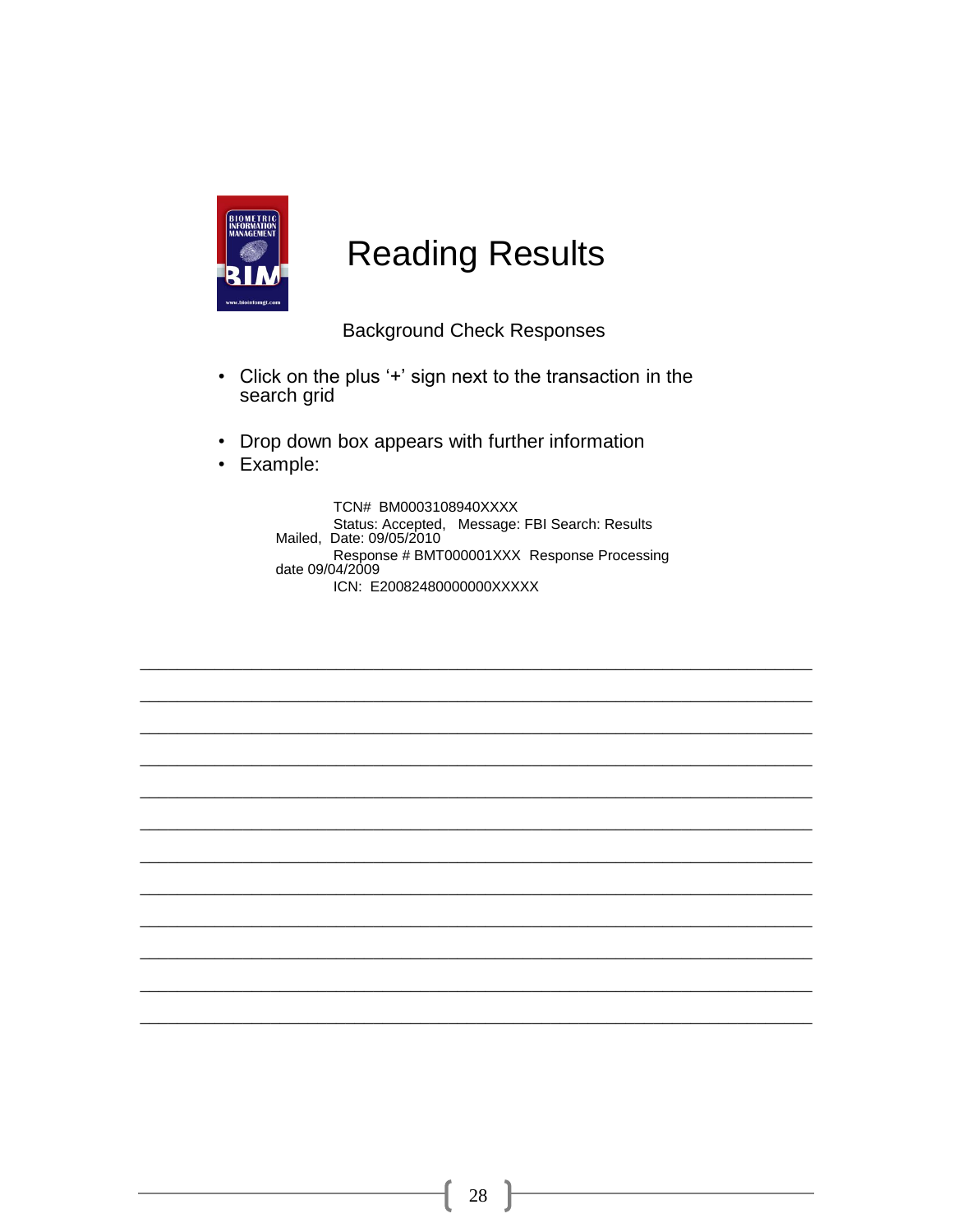

### **Rejected Transactions**

- Most Common Reasons: Low quality fingerprints, incorrect demographic data
- Must resubmit transaction

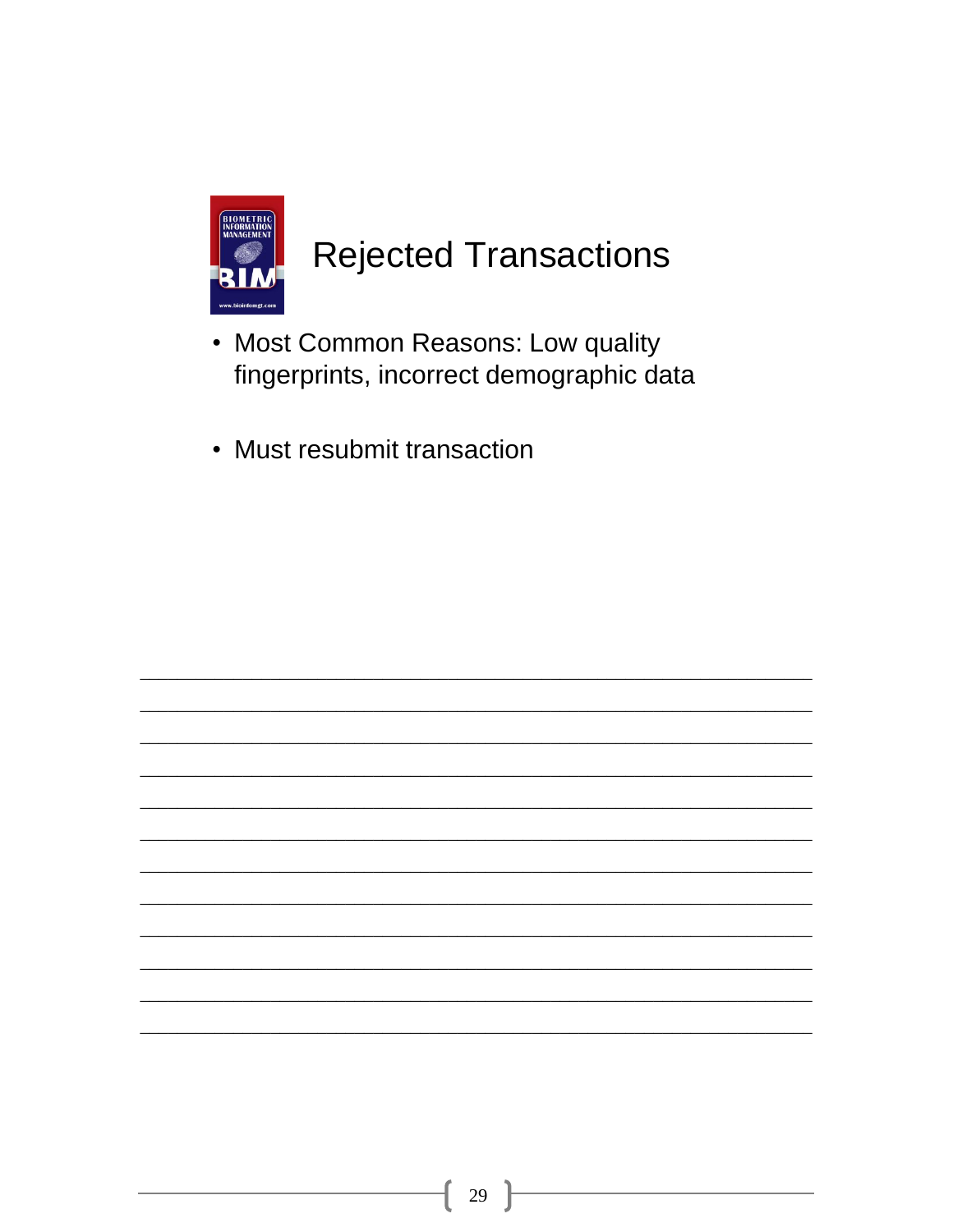

#### **Resubmissions**

- To resubmit, right-click on the transaction from<br>the search grid (home screen)
- Select "Copy for Resubmission"
- Select the proper resubmission to FBI or BCI (whichever was rejected)
- A new transaction will appear at the bottom of the screen
- Open it and fix the cause of the rejection (new prints, demographics, reason code, etc...)
- Save the file, validate and submit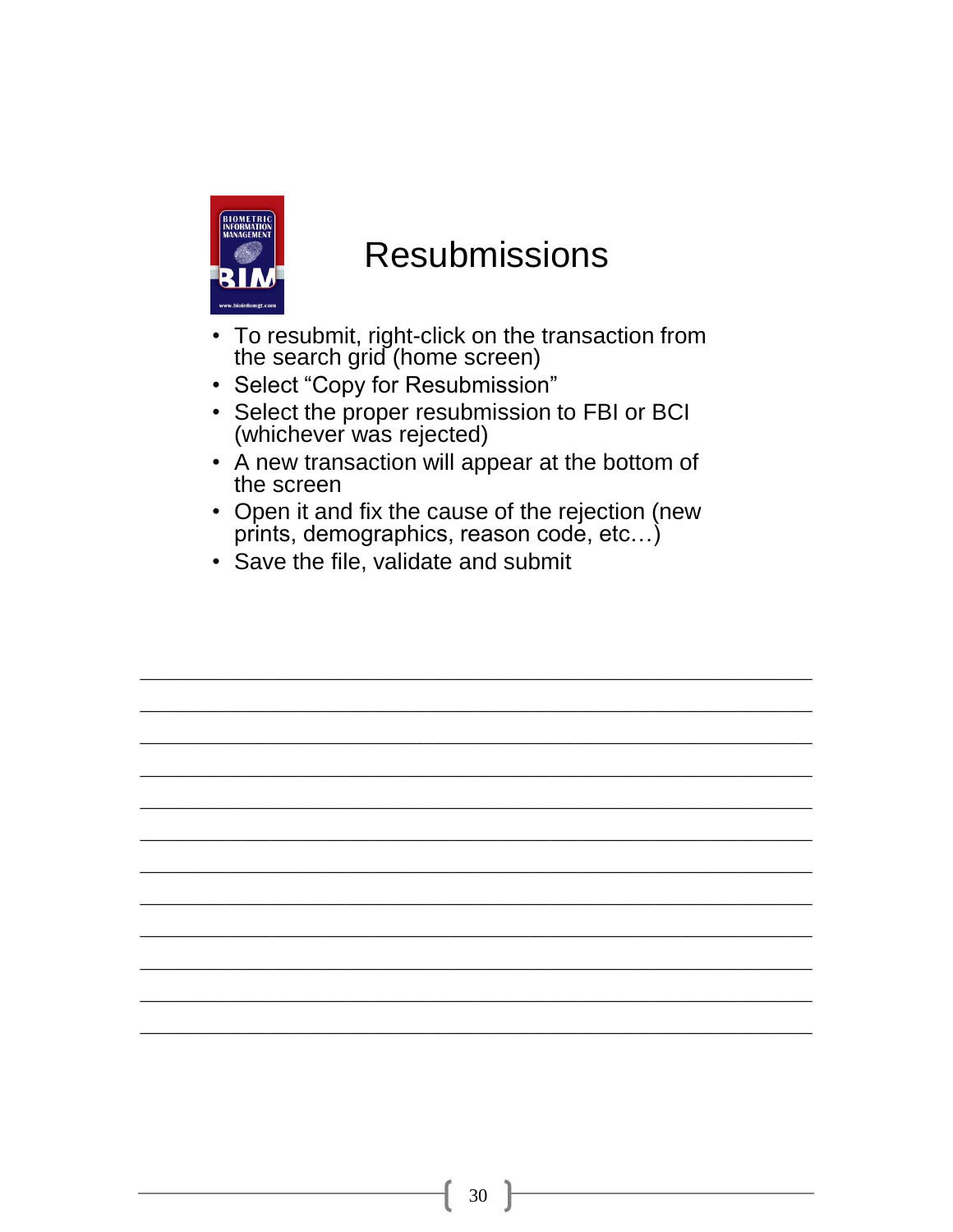

#### **Software Updates**

- Occasionally, the inVize ID software will be<br>updated and you will be required to download and install the latest version
- Open the inVize ID program, click on the 'Help'<br>menu option, select 'Check for Updates' and follow the prompts
- Visit www.bioinfomgt.com for detailed<br>information and instructions